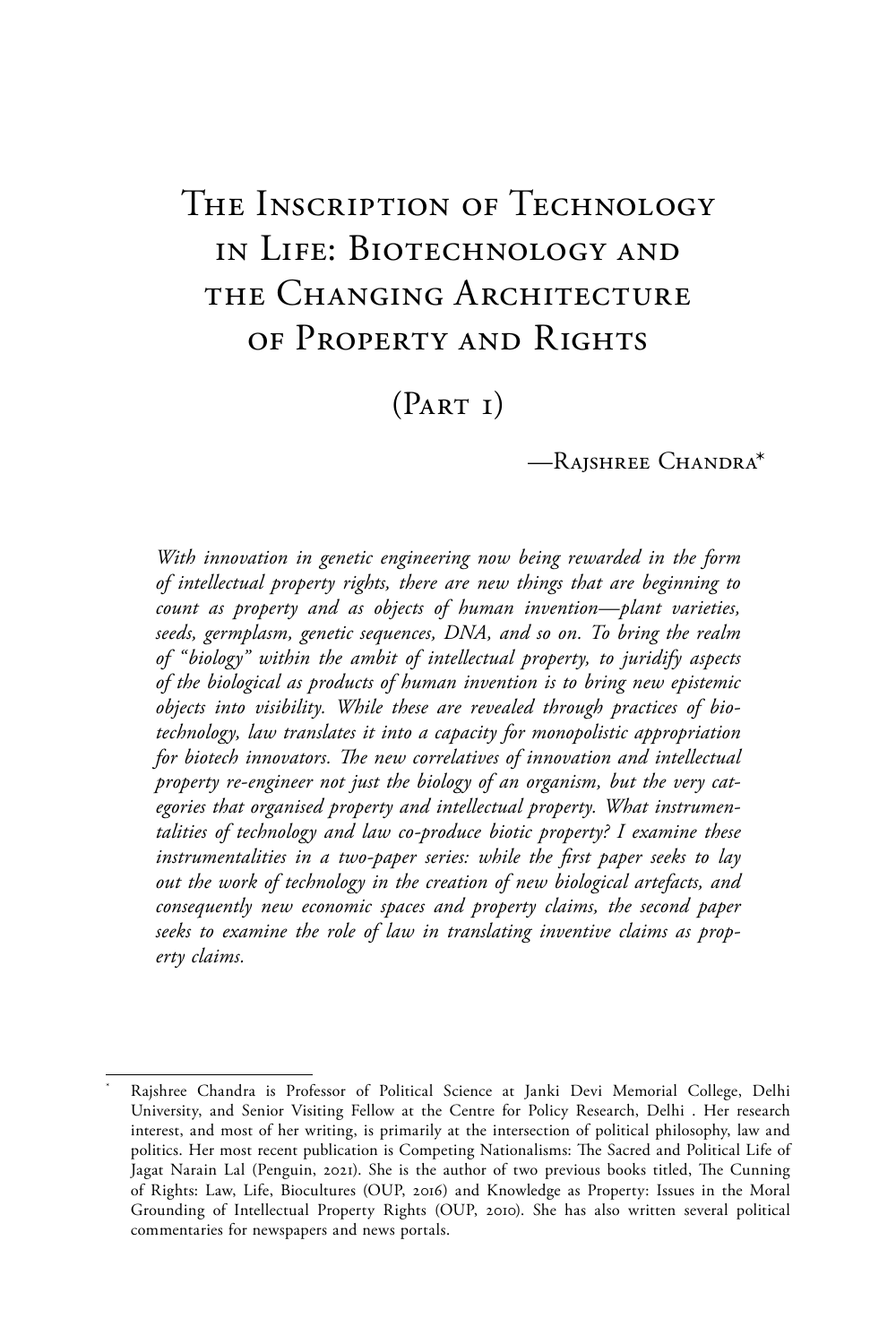#### **I. Introduction**

Lond Schiebinger, in her remarkable book, *Plants and Empire*,<sup>1</sup> reveals the geopolitics of plants in the so-called "early modern world." Drawing connections between the narrative of the Empire and prospecting of plants, between the development of colonial science and the making of markets, she draws attention to the transfer of knowledge and plant resources between continents and heterodox traditions. In her account, historians of science and "plant mercantilists" converged in emphasizing the importance of plants for the political and economic expansion of western European states: "exact knowledge of nature was key to amassing national wealth and hence power."2 Schiebinger directly links this transatlantic network to experimental traditions in northern Europe dedicated to developing new, financially lucrative medicines emphasizing what she calls the "global culture of secrets" that governed these exploitative and monopolistic networks.<sup>3</sup>

Empire connections did not cease with decolonization. The critical link between plant science and the creation of economic spaces only became stronger with the surge in bioprospection in the  $20<sup>th</sup>$  Century.<sup>4</sup> A term likely to have been coined by Eisner,<sup>5</sup> bioprospection describes the search for naturally occurring chemical compounds and biological material, especially in biodiverse hot-spots of the world, for the development and commercialization of new cures and remedies.6 It broadly signifies the search for valuable compounds that may be extracted from nature, and the genetic information contained in those organisms that allows modification, development, and commercial synthesis of these compounds. From the mid-twentieth century onward, coinciding with the spurt in biotechnology, there began the intensification of bioprospection and the use of plant genetic resources and "traditional knowledge" to develop new pharmacological compositions.7 As the intensification of life's management advances, through what can be

<sup>1</sup> Londa L Schiebinger, *Plants and Empire: Colonial Bioprospecting in the Atlantic World* (Harvard University Press 2004).

 $2$  ibid 5.

ibid 17.

<sup>4</sup> See generally Darrel A Posey and Graham Dutfield, *Beyond Intellectual Property: Toward Traditional Resource Rights for Indigenous Peoples and Local Communities* (International Development Research Centre 1996). See in particular Chapter 1: 'Who Visits Communities, What are They Seeking, and Why?' 6-20.

<sup>5</sup> C Weiss and T Eisner, 'Partnerships for Value-added Through Bioprospecting' (1998) 20(4) Technology in Society 481-498.

<sup>6</sup> See T Eisner, 'Prospecting for Nature's Chemical Riches' (1990) 6(2) Issues in Science and Technology 31-34; T Eisner, 'Chemical Prospecting: A Global Imperative' (1994) 138 Proceedings of the American Philosophical Society 385.

<sup>7</sup> Walter V Reid, *Biodiversity Prospecting: Using Genetic Resources for Sustainable Development* (World Resources Institute 1993) 6-15; Stephen B Brush and Doreen Stabinsky, *Valuing Local Knowledge: Indigenous People and Intellectual Property Rights* (Island Press 1996); Robert A Bye and Edelmira Linares, 'The Role of Plants Found in the Mexican Markets and Their Importance in Ethnobotanical Studies' (1983) 3(1) Journal of Ethnobiology 1-13; SA Laird, RP Wynberg and RJ Mclain, 'Natural Products and the Commercialization of Traditional Knowledge' in T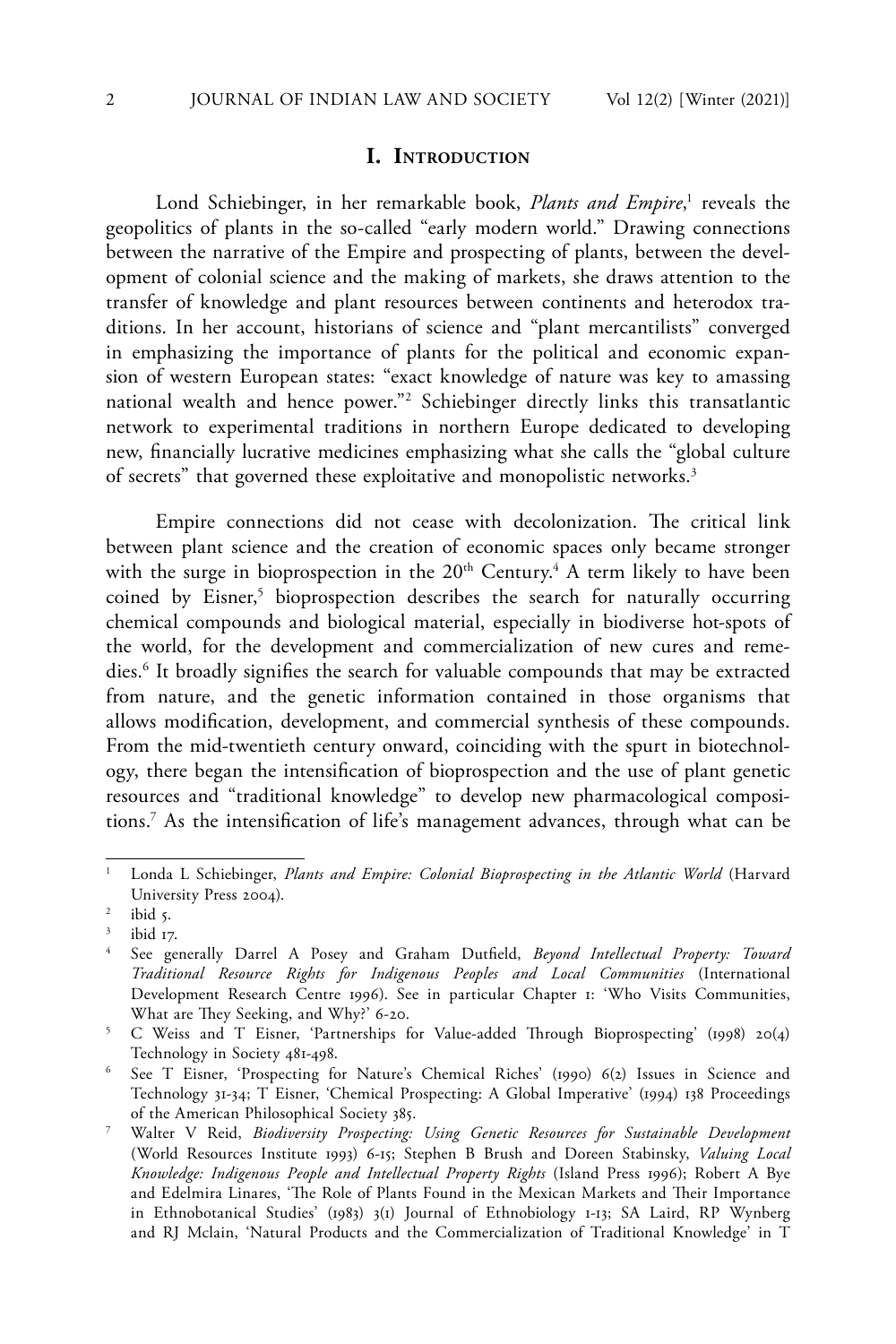best described as new technologies of control, the project of conflating technology with life is stabilized through new institutions and networks of intellectual property rights.

For a long time in history, ideas of ownership and property rights over plant and animal resources related to ownership claims over grain, plants and animals as factors of production. It did not exist in a form that excluded simultaneous use, exchange, breeding, and sale that are associated features of contemporary IP claims over the biological realm. It was quite like other ownership claims over tangible property that coincided with the physical possession of the owned object but exhausted once it was transferred through exchange or sale.

What contributed to the emergence of new ownership discourse, in the form of intellectual property rights in plant varieties, was the emergence of the biotechnology industry,<sup>8</sup> which needed to exploit commercially the genetically rich parts of the globe. Biotechnology is a constantly evolving industry and relies heavily upon patent protection for its commercial development and continued growth. Most biotechnology companies rely upon patents as valuable assets to provide, among other things, a source of revenue through licensing and sale of patented technology. Intellectual property rights, it was/is argued, would provide incentives and help allocate resources towards new biotechnological endeavours which would address issues of health, nutrition, food confronting the more inferior parts of the world. The instrumentalist logic that conventionally premised property rights in tangible resources – that property rights would help incentivize production, allocate and distribute resources – was "transplanted" to provide a justification for IP rights in genetic resources. The scope of patentable subject matter expanded slowly and incrementally until it covered plants, plant varieties, germplasm, genetic sequences, plant, animal, and human DNA, and so on.

Capitalist expansion constantly seeks reorganization of property. Midtwentieth century saw innovation in genetic engineering being rewarded in the form of intellectual property rights and with it the materialization of an entirely new domain of property and rights. What distinguished this realm from the other enclaves and enclosures of the property was that this realm was biological. To bring the realm of "biology" within the ambit of intellectual property, to

Greaves (ed), *Intellectual Property Rights for Indigenous Peoples: A Sourcebook* (Society for Applied Anthropology1994) 145-149.

The term "biotechnology" is broadly used in patent law to cover a wide variety of inventions. A convenient definition is found in art 2 of the United Nations Convention on Biological Diversity, 1992: "... any technological application that uses biological systems, living organisms, or derivatives thereof, to make or modify products or processes for specific use." Products of biotechnology can be either non-living or living. Generally, "non-living" products are the structural components of living organisms (e.g. proteins, antibodies, enzymes, and DNA), and are, for the most part, patentable subject matter. "Living" products, on the other hand, may or may not be patentable. But the distinction does not find a clear articulation in patent law as I discuss shortly.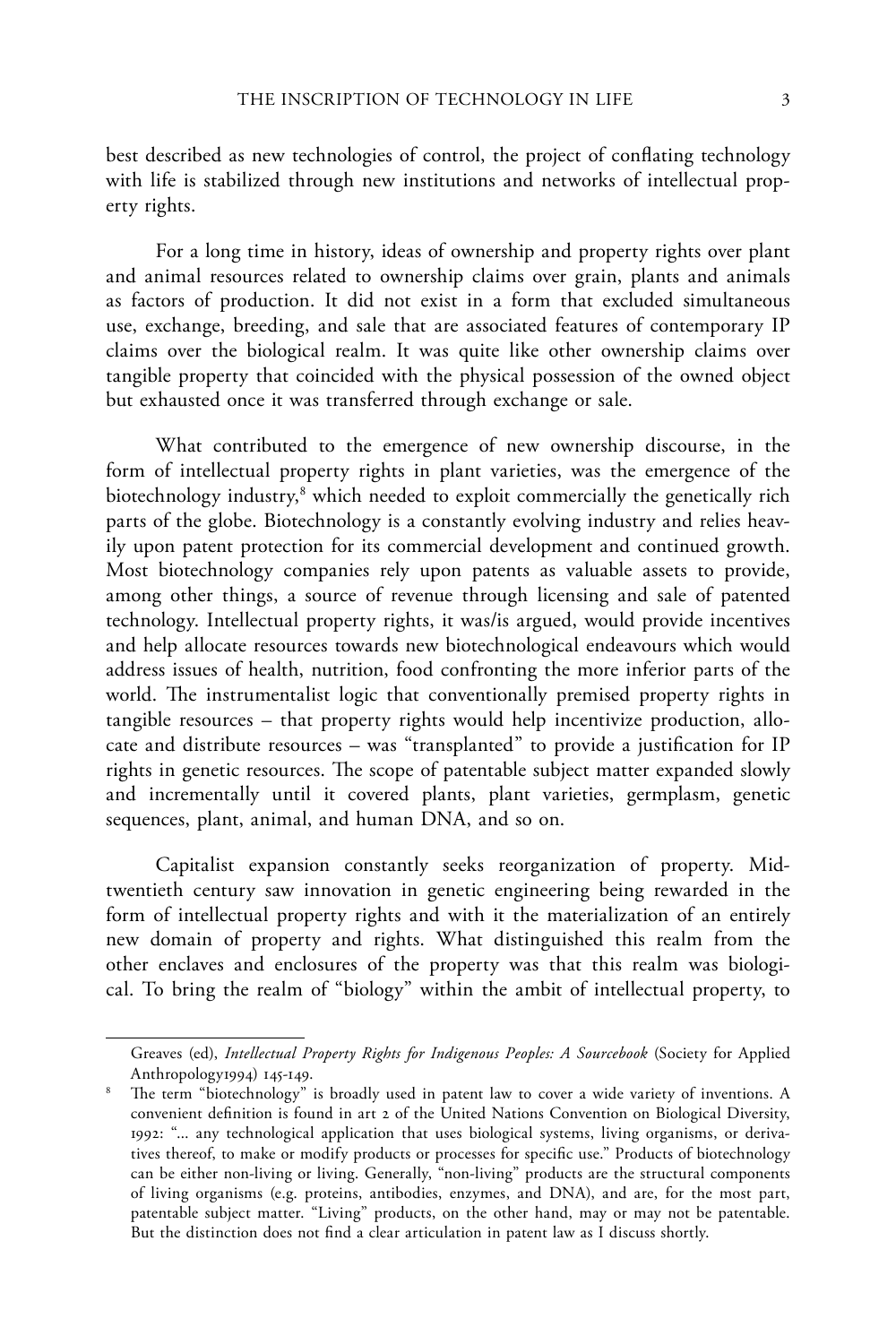juridify aspects of the biological as products of human creation was to bring, as Fischer states, new epistemic objects into visibility.<sup>9</sup> While new epistemic objects – DNA sequences, peptides, proteins, genetic codes – are objects that are revealed, or made visible, through the practice of biotechnology, it translates into a capacity for monopolistic appropriation, granted to biotech innovations by intellectual property law. The new correlatives of innovation and intellectual property re-engineer not just the biology of an organism, but the very categories that organized property and intellectual property.

# **II. "Inventing: Biology: Conceptual Issues**

What is a commodity and what can be a property was never a static concept. Slaves at one point in history were considered as commodities and traded but are no longer so.10 Distinctions between things and persons, objects and life, nature and culture were complicit in the earlier legal doctrines that abolished slavery and underlined the hesitation in extending patent rights to plant and genetic resources as creations of nature and not man. While the abolition of slavery was predicated on this distinction, it was also operative in the initial hesitation in extending the domain of intellectual property to include plant genetic resources. Conventional Intellectual property, especially patents, focused on technical or industrial inventions and did not extend to living materials such as plant or plant varieties. A large part of the discomfort relates to claiming inventive rights over life forms and their molecular components.

It was only after intense deliberations, beginning the decade of 1930s, that patent jurisprudence extended its ambit to include life forms for the first time. Until the early twentieth century, plants were considered products of nature and hence 'unpatentable'. The Plant Patent Act, 1930 (US) overrode this principle, extending a modified form of patent protection to new plant varieties of asexually reproducing plants.<sup>11</sup> In 1970, Congress went even further, enacting the Plant

<sup>9</sup> Michael J Fischer, 'Technoscientific Infrastructures and Emergent Forms of Life: A Commentary' (2005) 107(1) American Anthropologist 55-61.

<sup>&</sup>lt;sup>10</sup> The principle of self-ownership instituted the body as the inalienable foundation of liberal and legal individualism. "Self-ownership as a principle was employed to denote the sovereignty of the individual over himself, ie over his body and mind, which cannot be enslaved against his will. There is an egalitarian premise in self ownership, that each of us has equal rights over our bodies, skills, talents etc. It is a condition for the realization of a person's autonomy based on the belief that individuals have a distinctive moral position as self-governors of some sort." See, Rajshree Chandra, *Knowledge as Property: Issues in the Moral Grounding of Intellectual Property Rights.*  (OUP: 2010), 29-30

<sup>&</sup>lt;sup>11</sup> 35 US Code § 161 - Patents for plants: "Whoever invents or discovers and a sexually reproduces any distinct and new variety of plant, including cultivated sports, mutants, hybrids, and newly found seedlings, other than a tuber propagated plant or a plant found in an uncultivated state, may obtain a patent therefor, subject to the conditions and requirements of this title."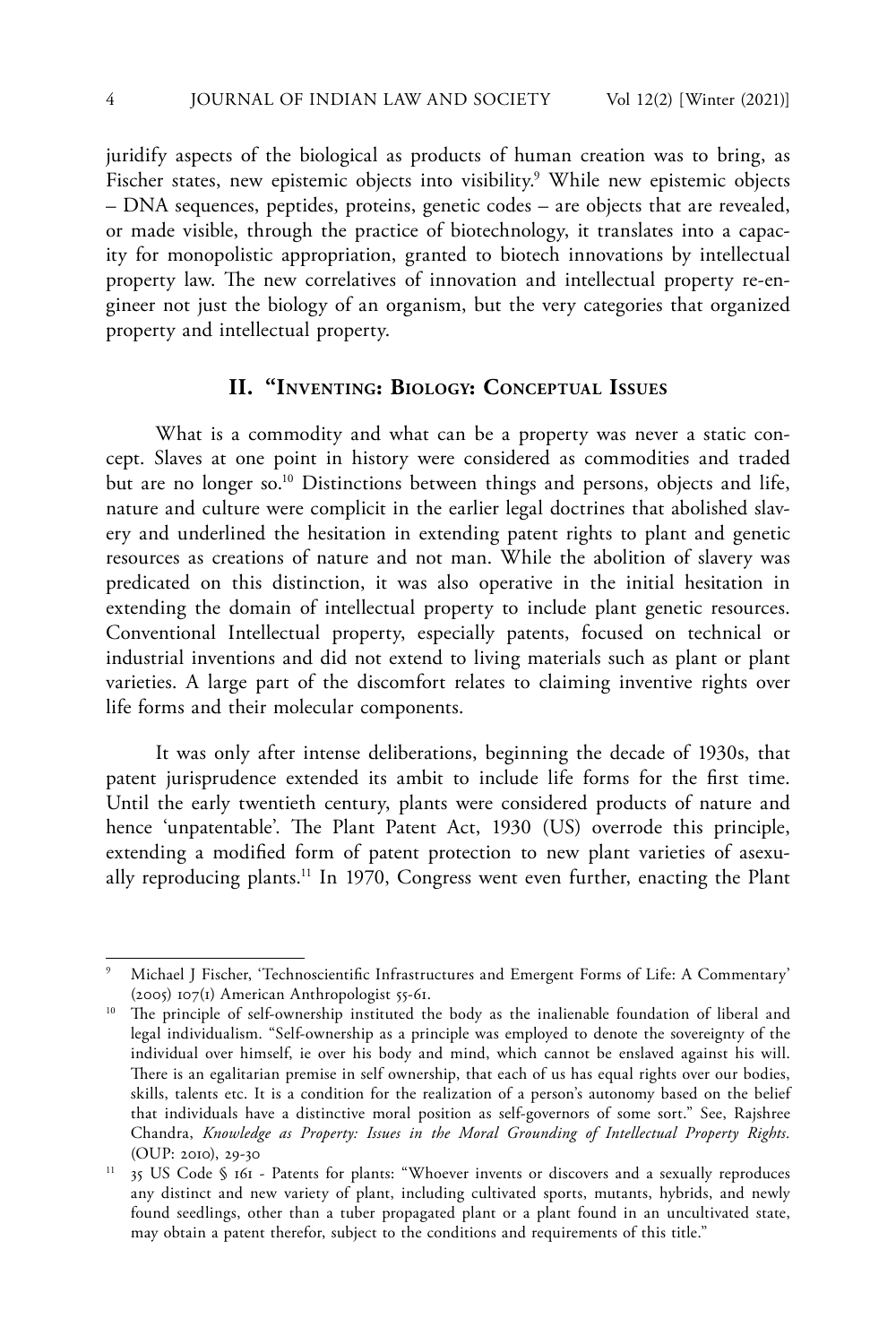Variety Protection Act, 1970, including new and distinct sexually reproducing plant varieties.<sup>12</sup>

The question addressed in the debates leading up to the enactment of both these Acts in the US is worth looking at as they prefigure in many genome patents debates globally, across forums. Several articles published in the US following the passage of the Plant Patent Act, 1930, shared the scepticism of claiming something natural as a product of human invention. Sherman and Pottage's inquiry into the history of plant inventions<sup>13</sup> draws attention to how these authors reflected on the question of whether artificial selection was indeed a mode of invention. Many authors, most of whom were professional breeders (protecting their new-found status as inventors), and patent attorneys (protecting the traditional patent doctrine) complained about the number of plant patents granted to individuals who had merely discovered and then asexually reproduced a new mutation. The objection was that the breeder had, "not produced something new from the sport [mutation], but ha[d] duplicated nature's sport and claim[ed] that sport."<sup>14</sup> The problem with giving protection to sports, buds and mutations was, precisely, that it did not accord with the doctrinal paradigm of invention as origination. Some interlocutors argued about the absence of any inventive faculty in merely finding a fortuitous mutation.<sup>15</sup>

What kinds of human intervention qualified as an "inventive step" in the naturally propagating, self-organizing plant-genetic realm? What acts of invention constituted a manufacture? To what extent was the reproduction of the invention contingent on human intervention and to what extent on the plants' internal mechanism? In general the analytic differences between manufactures and organisms appeared too marked to allow the inclusion of plants in the general patent statutes. In the context of such marked ambiguities and blurred lines, the Plant Variety Protection Act (1970) represents, as Fowler states, a *sui generis* statute that "allowed lax descriptions of the invention, a liberal policy regarding discoveries, and no clear indication that the new plant variety constituted an improvement over existing ones."16

<sup>&</sup>lt;sup>12</sup> Plant Variety Protection Act, 7 USC §§ 2321-2582: "To encourage the development of novel varieties of sexually reproduced plants and to make them available to the public, providing protection available to those who breed, develop, or discover them, and thereby promoting progress in agriculture in the public interest."; Section 42A states: - "The breeder of any sexually reproduced or tuber propagated plant variety (other than fungi or bacteria) who has so reproduced the variety, or the successor in interest of the breeder, shall be entitled to plant variety protection for the variety, subject to the conditions and requirements of this Act".

<sup>&</sup>lt;sup>13</sup> Alain Pottage and Brad Sherman, 'Organisms and Manufactures: On the History of Plant Inventions' (2007) 31(2) Melbourne University Law Review 539-568.

<sup>&</sup>lt;sup>14</sup> ibid 555; Robert Starr Allyn, 'Plant Patent Queries: A Patent Attorney's Views on the Law' (1933) 15(3) Journal of the Patent Office Society 180, 183.

<sup>&</sup>lt;sup>15</sup> For details see Pottage and Sherman (n 13) 555.

<sup>16</sup> Cary Fowler, *Unnatural Selection: Technology, Politics, and Plant Evolution* (Gordon & Breach Science Publishers 1994) 93.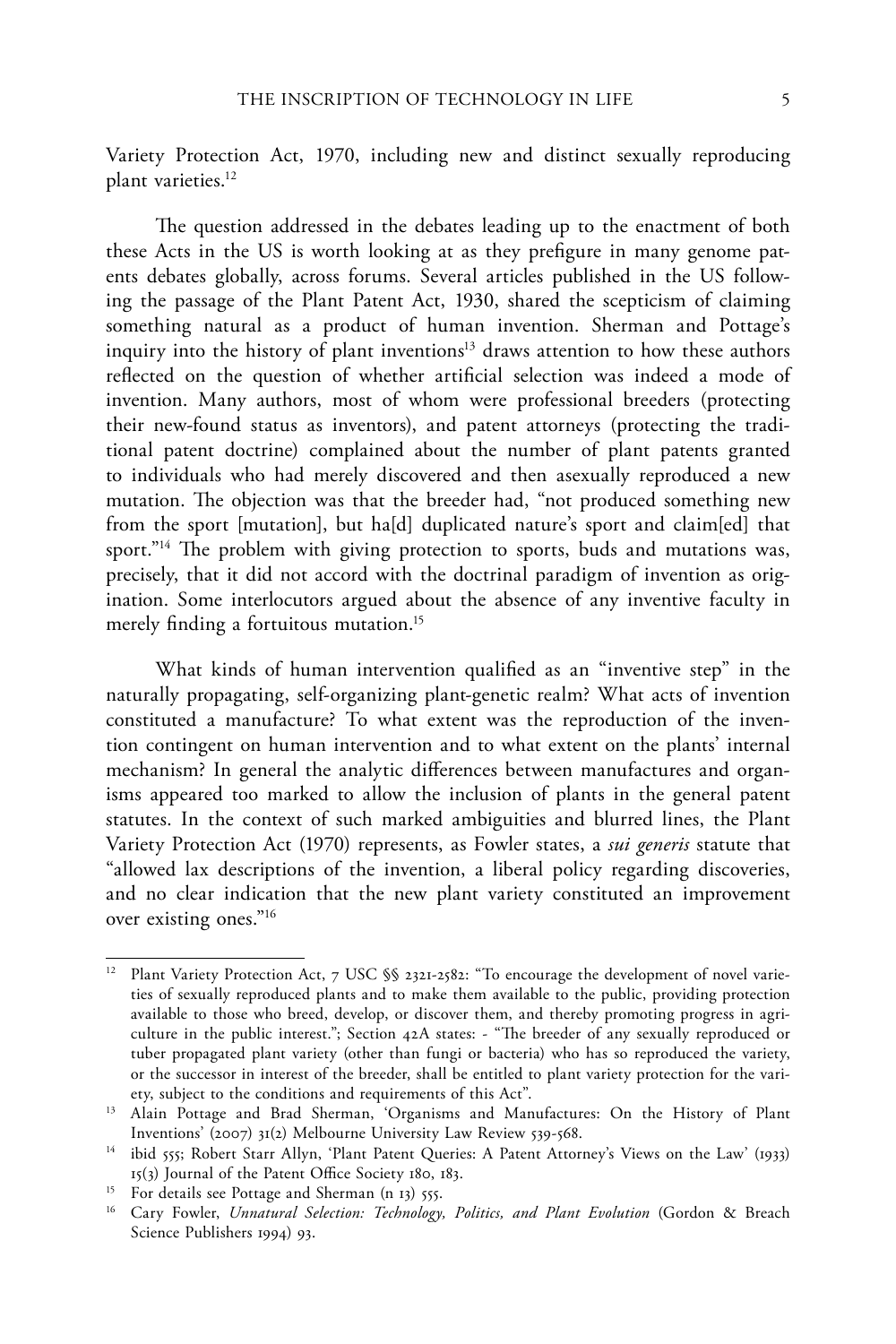What the Act succeeded in doing was to demarcate a new doctrinal realm of patentability that was, in due course, to become a matter of doctrinal interpretation. By holding that living organisms were eligible for patent protection, the decision in *Diamond v Chakrabarty*17 gave rise to the idea that there was no categorical difference between organisms and manufactures, and hence no need to define the limits of 'manufacture'. The US Supreme Court affirmed the novelty of an invention, rather than its mode of origination or reproduction, as the essential qualification for patentability. A 'new' organism was every bit as 'novel' as a 'new' machine. The basic criterion in the post-Chakrabarty phase, has been to regard biotechnological interventions in plants (animals and human beings) as turning organisms into "manufactures", collapsing the distinction between the "grown" and the "made".

Patent doctrines, outside of the US have retained, in varying degrees, some scepticism about totally collapsing the distinction between man-made (manufactures) and grown (organisms/life forms). The scepticism is animated by concerns other than utility. The Canadian rule makes a distinction between "higher" life forms that are not patentable, and "lower" life forms that are patentable.<sup>18</sup> Unicellular organisms are traditionally classified as lower life forms in Canada while multi-cellular organisms are considered to be higher life forms.<sup>19</sup> European Patent Convention (EPC) excludes essentially biological processes for the production of plant and animals (Art 53(b) EPC), i.e. classical breeding comprising crossing and selection. At the same time it confirms that plants or animals are patentable if the technical feasibility of the invention (e.g. a genetic modification) is not confined to a particular plant or animal variety (Art. 27(b) EPC). On a similar note, Indian Patent Law (Second Amendment), 2002, added a new section 3(j) to the Patents Act, 1970 that expressly excludes as inventions, by stating "plants and animals … including seeds, varieties and species and essentially biological processes for production or propagation of plants and animals."

The exclusion of biological processes, plants, animals from almost all initial patent regimes indicates an acknowledgement of the distinction between the realms of biology and manufactures. However, inventive claims in biological artefacts arise precisely out of the collapse of the distinction between the biological and the man-made, between nature and culture. The emergence of new biotechnologies is often used to define the production of plants and animals through genetic engineering which is not considered as being essentially biological.

The legal status of the patentability of genetic sequences in living organisms continues to be ambiguously interpretative and rests on whether genetic

<sup>17</sup> 1980 SCC OnLine US SC 128 : 65 L Ed 2d 144 : 447 US 303 (1980).

<sup>18</sup> See *Harvard C v Canada*, 2002 SCC OnLine Can SC 77 : (2002) 4 SCR 45, 2002 SCC 76, at p 158 (Can).

<sup>&</sup>lt;sup>19</sup> Canadian Intellectual Property Office, Manual of Patent Office Practice (2007), s 12.04.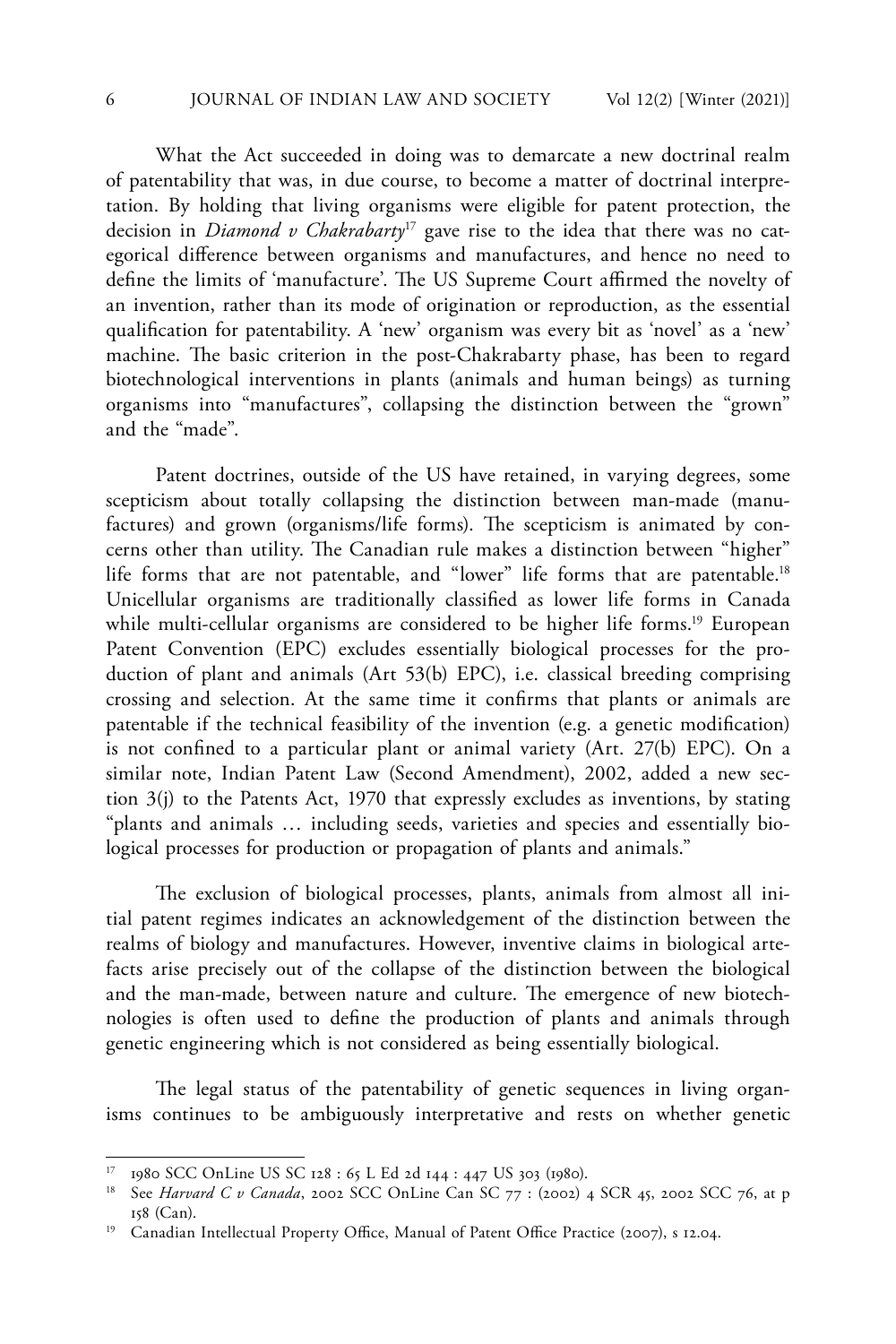engineering constitutes "novelty"<sup>20</sup> or "inventive step."<sup>21</sup> In other words, the question of whether DNA sequences should be patented or not, directs attention away from questions that relate to "origins" or genesis towards the question of novelty. This ambiguity relates to an absence of a foundational set of criteria that delineates a realm of what counts as property. In response, a whole host of conceptual and moral reversals have been mandated for property law which seeks to inscribe life in law.

# **III. What can be Property?**

The question of 'what can be property' is often linked to 'why we have property' or questions about the justification of property. One of the commonly accepted explanations of property is that property performs a social function – it helps to allocate and distribute scarce and valuable resources efficiently and leads to their optimal utilization. Functionalist histories of property suggest that property rights are established to promote efficiency in socio-economic relations and are a response to the need for clear signals in market relations.<sup>22</sup> "Strong and clear" property rights, affirmed routinely by economists and neo-liberal theorists, are a prerequisite for an efficiently functioning and growing market economy.<sup>23</sup> Further, it is argued that an institutional framework characterized by strong private property rights, free markets and free trade liberates individual entrepreneurial freedoms and skills.<sup>24</sup>

 $20$  35 USC 8.

<sup>21</sup> EPC, 1973, Art 56.

<sup>22</sup> Susan K Sell, & May, Christopher, 'Moments in Law: Contestation and Settlement in the History of Intellectual Property', 8 Rev Int'l Pol Econ (2001) 467, 471; See Douglass C North, *Institutions, Institutional Change and Economic Performance* (Cambridge University Press 1990): Property rights, like other institutions, are "the rules of the game" of a society. Property rights create incentives for investment that in turn fuel economic growth. Weak property rights lead to low investment levels and low growth. The more likely it is that the sovereign will alter property rights for his or her own benefit, the lower the expected returns from investment and the lower in turn the incentive to invest. See further Douglass C North and Barry R Weingast, 'Constitutions and Commitment: The Evolution of Institutions Governing Public Choice in Seventeenth-Century England' (1989) 49(4) The Journal of Economic History 803.

<sup>&</sup>lt;sup>23</sup> Beginning from the earliest to the more recent enunciations of this perspective: Jeremy Bentham, *The Theory of Legislation* (Oceana Publications 1975) 81; Adam Smith, *An Inquiry into the Nature and Causes of the Wealth of Nations* (University of Chicago Press 1977); Hernando De Soto, *The Mystery of Capital: Why Capitalism Triumphs in the West and Fails Everywhere Else* ( Basic Books 2000); See also, D. Benjamin Barros (ed), *Hernando de Soto and Property in a Market Economy* (Ashgate 2010).

<sup>24</sup> Adam Smith (1977); Jeremy Bentham (1860); Friedrich Von Hayek, *The Road to Serfdom* (Routledge 2008); See for example James Buchanan and the "Virginia School" with its focus on public choice theory, in James Buchanan, *The Limits of Liberty: Between Anarchy and Leviathan* (Liberty Fund 1975), and in the (largely libertarian) "Chicago School" with Milton Friedman as its most prominent representative (See Milton Freidman, *Capitalism and Freedom* (University of Chicago Press 1962)). On the Chicago School as a whole see Ross B Emmett, *The Elgar Companion to the Chicago School of Economics* (Edward Elgar Publishing 2010).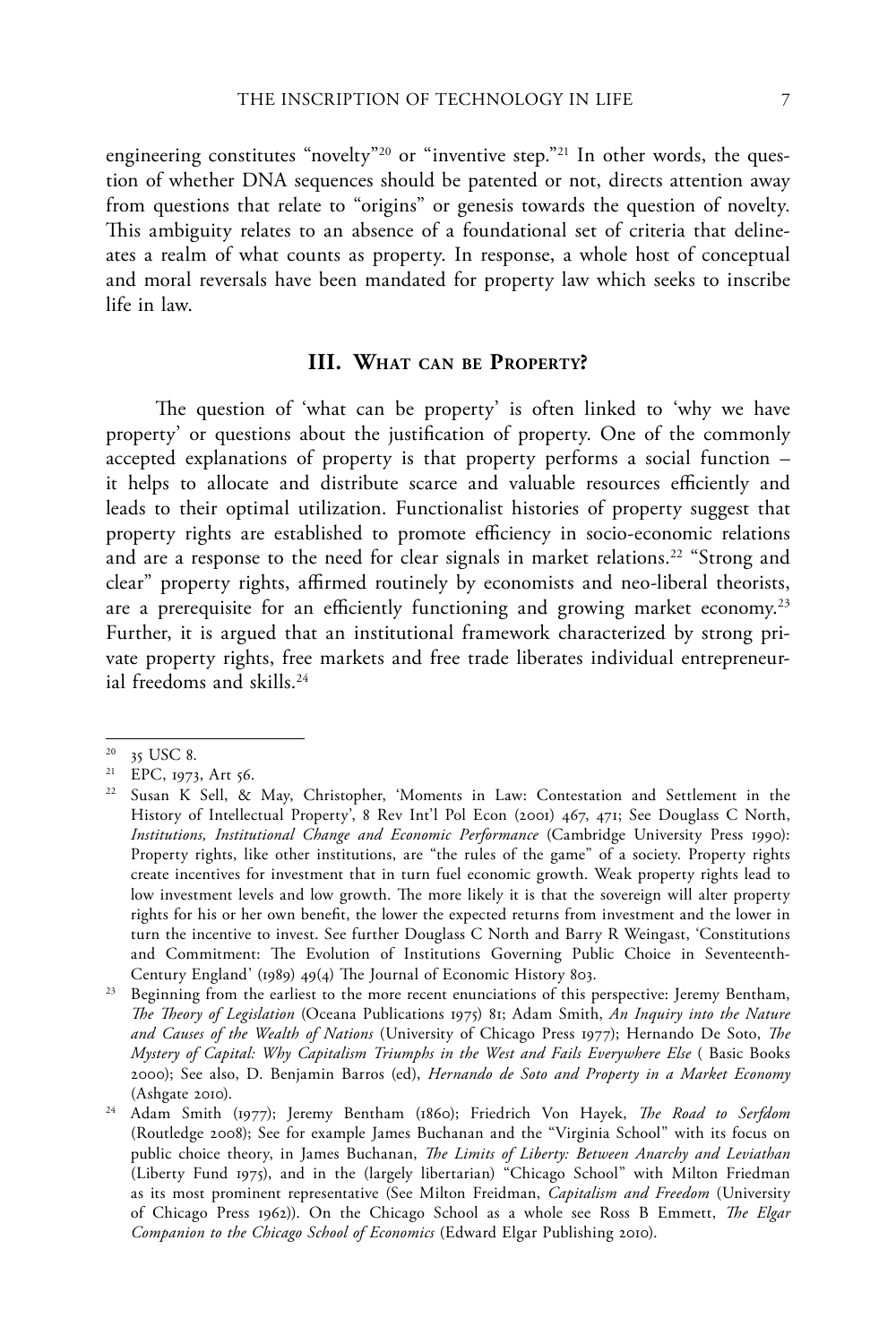This rationale has a long, variously articulated history,<sup>25</sup> but I want to bring to attention perhaps its most visually evocative enunciation in the "tragedy of the commons" thesis.26 The idea that resources held in common will tragically be depleted by overuse received its most famous elaboration from Professor Garrett Hardin. Hardin's story centres on a pasture open to all, upon which herdsmen let their cattle graze. Herdsmen have an incentive to put as many cattle as possible on the commons because they are able to appropriate the entire gain from the cattle that they add, but suffer only a fraction of the loss from overgrazing. The herdsmen therefore add continually more cattle to the commons, leading to overuse and the "destination of ruin." Garrett Hardin's recounting of the tragedy of the commons inspired a search for solutions, the most popular of which remains privatization of property.<sup>27</sup> In the absence of property rights, common use of resources would lead to the 'tragedy of the commons' where no individual would have the incentive to preserve its value, given that the cost of not doing so will be spread among his co-owners, compared to his immediate private benefit gained from overuse.

This line of reasoning argues that possession of things by individuals is superior to individual use of common possessions.<sup>28</sup> If something is scarce, the best way to ensure that it is put to its most productive and optimal use, is to assign it to an owner motivated to find its best use. For instance, Harold Demsetz suggests that allocation of property rights, which grants the owner the right to exclude, creates incentives for efficiently utilizing resources. It also internalizes many of the transaction costs and externalities of communal ownership.29 Allocation of property rights emerged from this line of thinking as a precondition for the efficient functioning of markets.

## **IV. Scarcity and Property**

Implicit in the above line of reasoning is an assumption that property rules would not be needed to govern appropriation and allocation if resources were freely available. For instance, we do not have property rights in the air we

<sup>&</sup>lt;sup>25</sup> Smith, Adam, *An Inquiry into the Nature and Causes of the Wealth of Nations* (New York: Oxford University Press, 2003 [1977]); Bentham, Jeremy, *An Introduction to the Principles of Morals and Legislation* eds JH Burns and HLA Hart (London: Athlone Press, 1970 [1789]).

<sup>26</sup> See Garrett Hardin, 'The Tragedy of the Commons' (1968) 162 (3859) Science, New Series 1243-1248.

<sup>&</sup>lt;sup>27</sup> ibid.<br><sup>28</sup> Ariet

Aristotle too remarks that individual ownership creates a more thorough and stable community of interests and better promotes efficient, economical, and careful use of things than does common ownership. Aristotle, *Politics* Book II, ch 5, in Richard McKeon (ed), *The Basic Works of Aristotle* (Random House 1941) 1151.

<sup>&</sup>lt;sup>29</sup> Harold Demsetz, 'Toward a Theory of Property Rights' (1967) 57(2) The American Economic Review 347-359.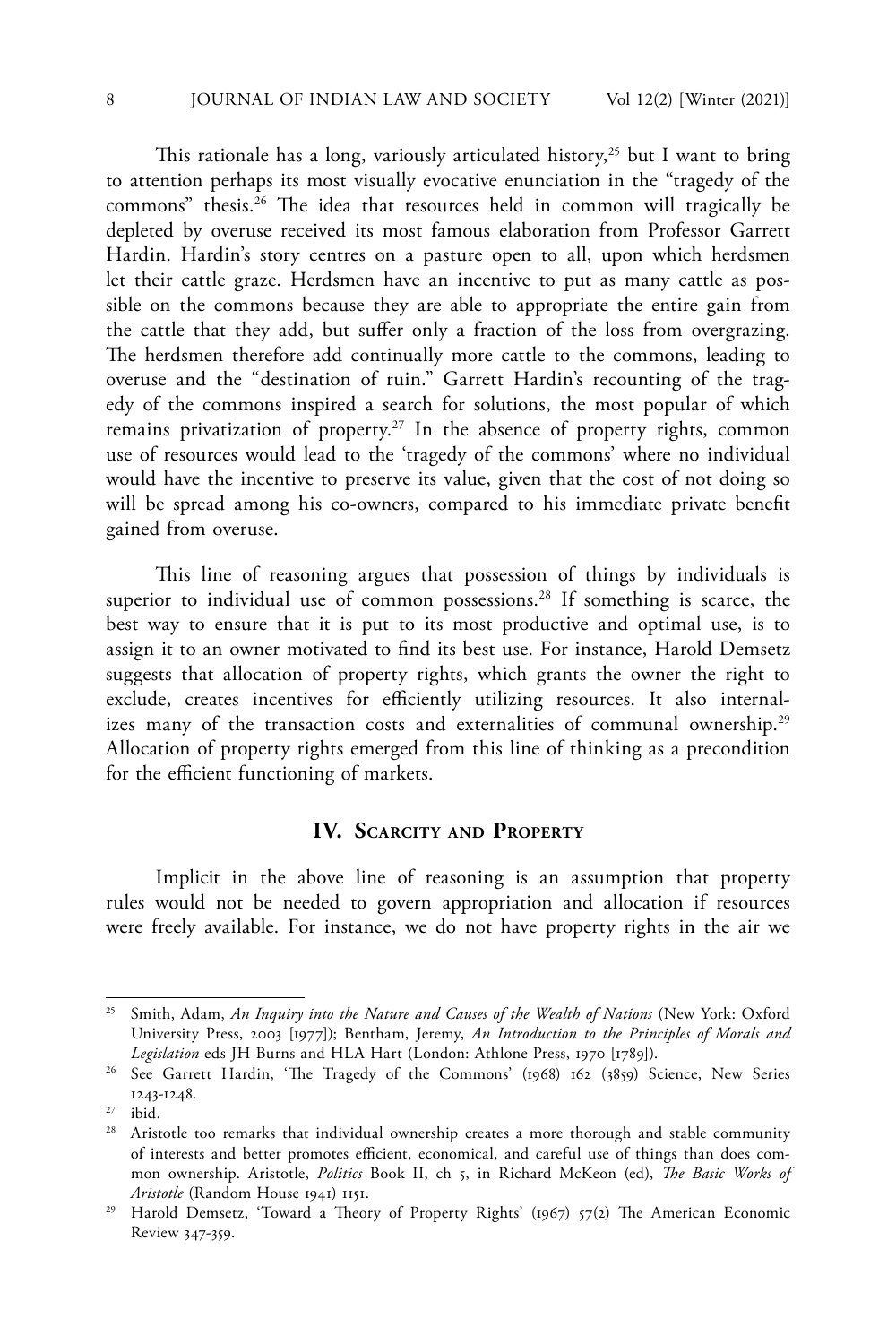breathe, simply because there is enough and as good for everyone.<sup>30</sup> There exists, as many have argued, a causal connection of property to conditions of scarcity. Property is thus understood as "a system of rules governing access to and control of scarce material resources."31 Benjamin Tucker for instance, says that property was meant to serve a purpose, i.e. to solve the problem of 'scarcity'.<sup>32</sup> Certainly property rights are more likely to develop in things that are scarce than things that are common. Demsetz states, "[i]n the world of Robinson Crusoe property rights play no role."33 Hunter-gatherers did not consider land to be property, since there was no shortage of land. Agrarian societies later made arable land property, only when it got scarce. When items are relatively scarce with respect to people's desires they become objects of property, property outlining the domains of ownership and the rights associated with it. Waldron points out that societies that do not face severe conditions of scarcity, may exhibit an absence of property rules for allocation issues may be resolved through social rules and/or 'more or less coordinated instinct and impulses'.<sup>34</sup> But, in conditions of scarcity, the absence of these rights would plausibly lead to the use of force to resolve conflicts arising out of tussle over ownership. It is important to underscore the linkages that the origins of property had with conditions of scarcity because it is precisely this condition that is circumvented by the legitimating premises of intellectual property, a point I will discuss shortly.

Along with scarcity, the other foundational and necessary criterion for commodification is value, as measured in monetary terms. A commodity's worth can be understood in terms of exchange value, i.e. the monetary value for which an object can be exchanged in a market transaction. Such a valuation implies that these commodities are fungible and commensurable (i.e. capable of their use value or intrinsic value being measured in monetary terms). One of the chief proponents of "universal commodification", Richard Posner argues in Economic Analysis of Law, that everything people value should be ownable: "if every valuable resource (meaning scarce as well as desired) were owned by someone (universality), if ownership connoted the unqualified power to exclude everybody else from using the resource (exclusivity) as well as to use it oneself, and if ownership

<sup>&</sup>lt;sup>30</sup> Of course there are rights in air spaces, but they are usually not property rights and they are usually not held by private individuals. Hardin too recognizes the conundrum that "indivisible" property places for private property rights. For air and water, that cannot easily be fenced, he proposes taxing devices to avoid succumbing to the "tragedy of the commons". See further G Hardin (n 26) 1245.

<sup>&</sup>lt;sup>31</sup> Jeremy Waldron, 'What is Private Property?', (1985) 5 Oxford J Legal Stud 318.

<sup>&</sup>lt;sup>32</sup> Waldron and Macpherson call this "the sufficiency limitation," and Nozick calls it "the Lockean proviso." Jeremy Waldron, *The Right to Private Property* (Oxford University Press 1988) 210; CB Macpherson, *The Political Theory of Possessive Individualism: Hobbes to Locke* (Oxford University Press 1962) 211; R Nozick, *Anarchy, State, and Utopia* (Basic Books 1974) 178-182.

<sup>&</sup>lt;sup>33</sup> Harold Demsetz, 'Toward a Theory of Property Rights' (1967) 57(2) The American Economic Review 347.

<sup>34</sup> Waldron ( n 31) 319.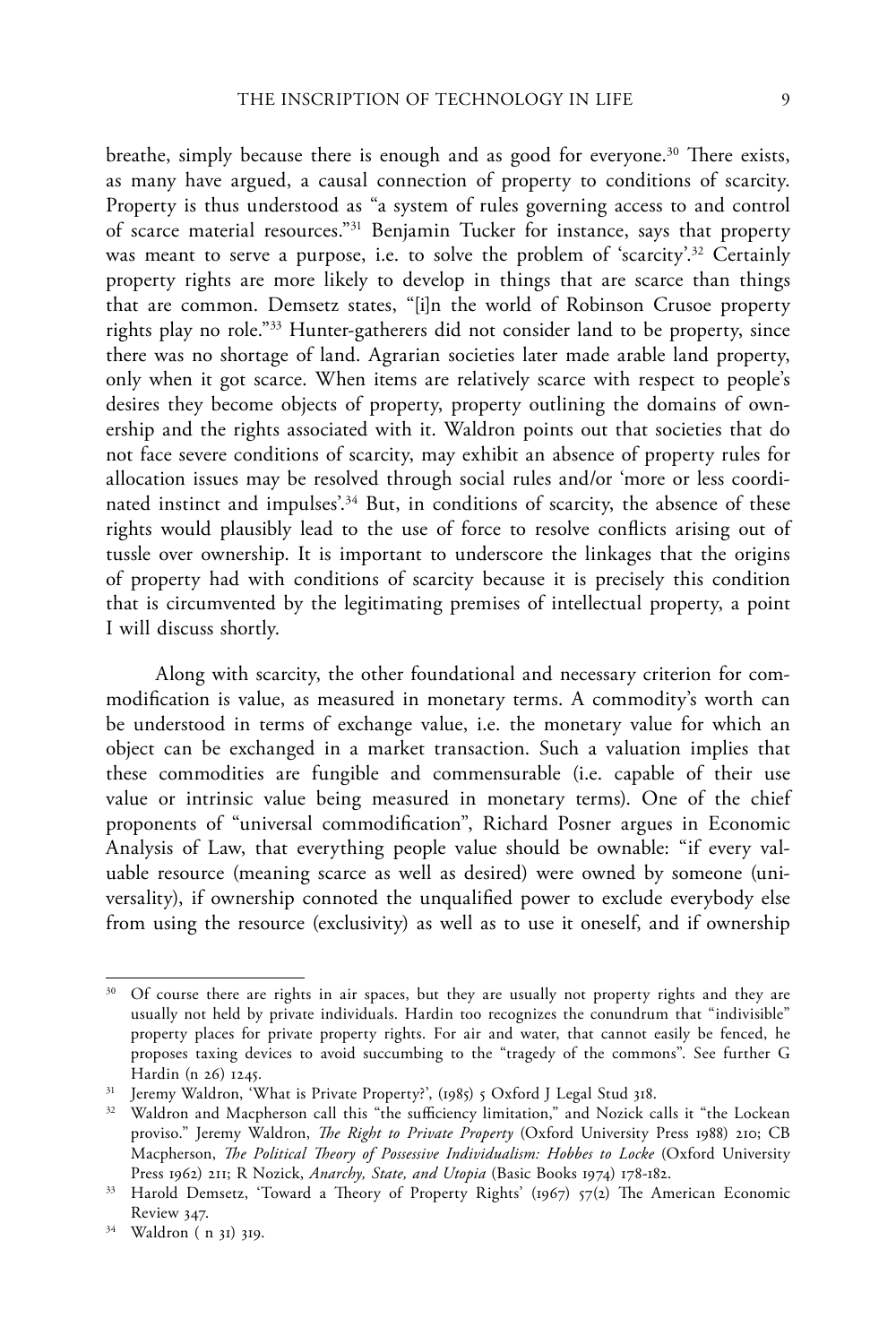rights were freely transferable, or as lawyers say alienable (transferability), value would be maximized."35

What can be property? If we take scarcity and value to be a foundational premise, necessary criterion, the answer would read something like this: Those things that are scarce and are of value can be property. If we ask a further question: Can only those things that are scarce comprise the universe of things that count as property? For tangible forms of property – the "thing" domain – scarcity is a necessary and often enough sufficient criterion as well. However, the realm of intellectual property deconstructs the instrumentality of scarcity. Scarcity as a criterion for propertisation does not account for those things that were not limited by finitude and scarcity. Ideas, for instance, are not limited by finitude. Depletion or exhaustion, that affects tangible 'things', does not affect the world of ideas because there is an infinite source of ideas and an idea can exist forever. You singing my copyrighted song does not wear out the tune. Nor does your use of the idea underlying my patented invention destroy the idea. In other words, repeated use neither depletes nor exhausts an idea.

The de-coupling of the idea of scarcity and (intellectual) property holds good for biological property as well, albeit differently. Species, unlike ideas, can become scarce, endangered or even extinct. They require conditions to thrive. However, despite this, biological property demarcates its own realm distinct from "things". Unlike things, it is endowed with an inherent capacity to reproduce and adapt. The "technology" to reproduce is internal to the organism, within its own genetic makeup, which endows it with an ability to reorganize and replicate itself. It is precisely because living organisms are reproducible, that biological property does not face the barrier of scarcity in quite the same way as things do. Take the example of a seed: because of its regenerative capacity, the replica of the same seed can be used by more than one person concurrently. Biological materials therefore do not share with tangible property their inherent propensity to exclude, at least to the same degree. While you can prevent seed A from being used by someone else (because it is in your physical possession), you cannot extend a similar claim of ownership to reproduced replicas – unless of course the terms of exclusion are superimposed by legal regimes and rules of intellectual property.

Because biogenetic goods are self-replicating, capital faces an apparent accumulation problem.36 To use the question Berland and Lewontin asked to explain this proposition: 'Why would a rational farmer pay a second time for something he has already bought and still possesses in the form of a seed crop?'37 Capital

<sup>&</sup>lt;sup>35</sup> Richard Posner, *Economic Analysis of Law* (5<sup>th</sup> edn, Aspen Publishers 1998) 34.

<sup>36</sup> See Dwijen Rangnekar, 'Geneva Rhetoric, National Reality : The Political Economy of Introducing Plant Breeders' Rights in Kenya' (2014) 19(3) New Political Economy 359-383.

<sup>37</sup> Jean-Pierre Berland and Richard Lewontin, 'Breeders' Rights and Patenting Life Forms' (1986) 322 Nature 786.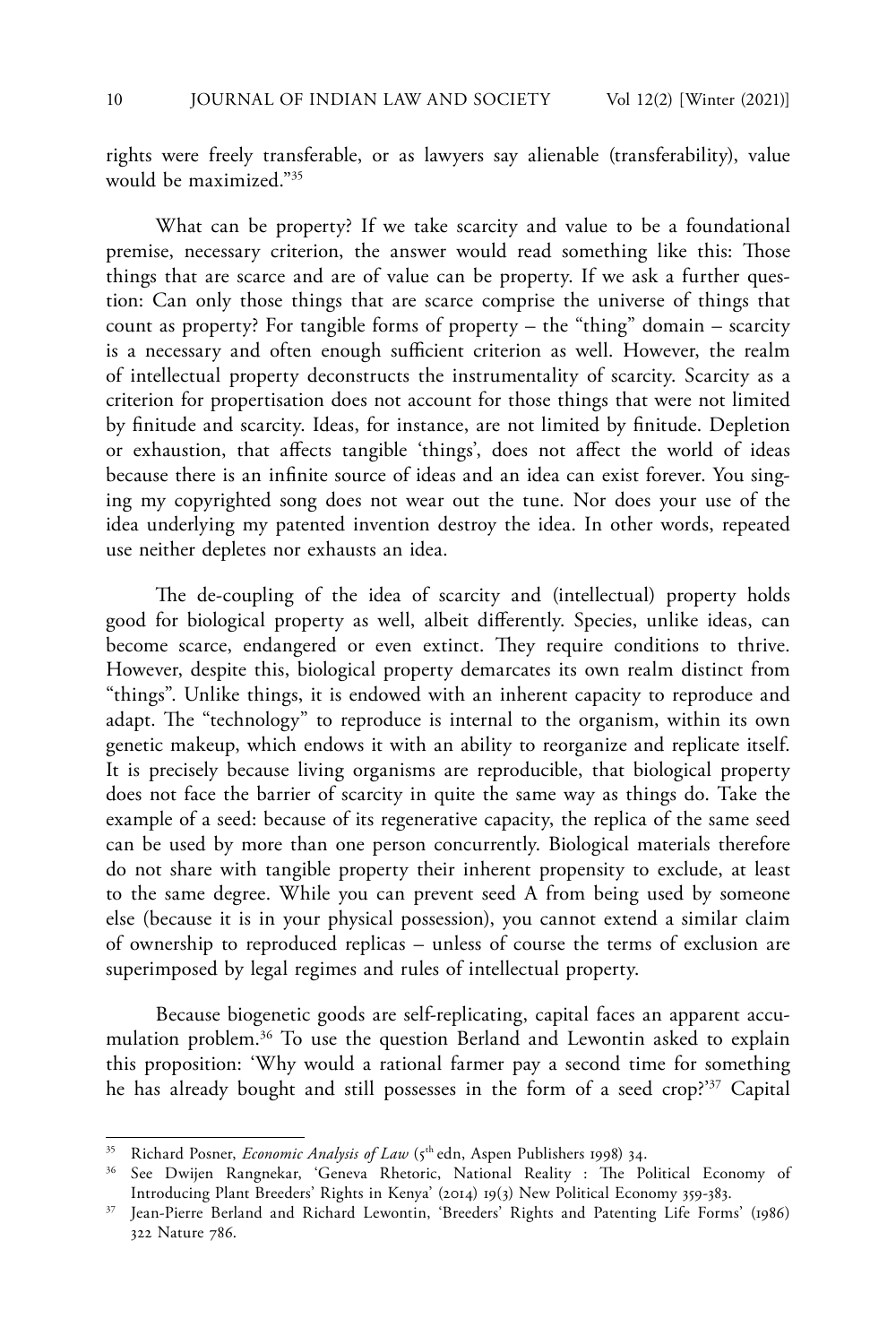accumulation, in biogenetic property especially, relies heavily on the legal regimes to institutionalize intellectual property rights, which in some developed countries makes the farmers' right to save, reuse and to exchange, unlawful. In that scenario, Intellectual property rights becomes a necessary, contingent condition for the valuation of these genetically engineered goods, a valuation that is secured in legal frameworks that protect monopoly and innovation.

Commodification of the organic, biological domain is affected through the explicit mechanism of law and technology. The idea of propertisation is not implicit in the "essence" of organic systems. Canguilhem says that organic systems at best display a capacity or a potential to integrate interventions.38 The task of biotechnology becomes, as Rabinow put it,<sup>39</sup> a mode of revealing potentials, not essences – a potential to be disaggregated into genetic components, each of which are ascribed value through the networks of law. While the rest of this paper looks at the production of life through technologies of engineering life, the precise moves that law makes to stabilize the newly revealed and sequenced "potential", are explored in the next paper.

## **V. Inscribing Technology in Life**

Life sciences are in the midst of a historical period analogous to the early 20th century in the physical sciences. A primary pursuit of life sciences projects is to understand the functional potential of microbiological organisms and to generate predictive knowledge of complex biological systems. It is the issue of predictability that ties the life sciences with engineering. Engineers seek to advance a constitutive understanding of a complex biological system and predict combinations and mutations can operate reliably under circumscribed conditions. Labelled as "reductionism", engineering of biological resources involves a focus on the molecular and cellular components and processes that govern life. Reductionism 'dissects and analyses individual components of living systems to infer mechanisms and to account for the behaviour of the whole'.40

With the rise of molecular biology in the 1950s and 60s research in the life sciences became mostly reductionist. In order to understand the behaviour of a biological system the system was dissected into its parts (mostly, into molecular parts) and the parts were studied in isolation. In the 1970s and 80s, reductionism went a step further when molecular biology "went genomic". The attention shifted towards discovering the DNA-sequence of the genome of various organisms,

<sup>38</sup> Georges Canguilhem, cited from, Paul Rabinow, 'Assembling Ethics in an Ecology of Ignorance' (First Conference on Synthetic Biology, MIT, 10-12 June 2004) 4.

<sup>39</sup> ibid 5.

<sup>&</sup>lt;sup>40</sup> National Research Council, 'A New Biology for the 21<sup>st</sup> Century' (National Academic Press 2009) 48.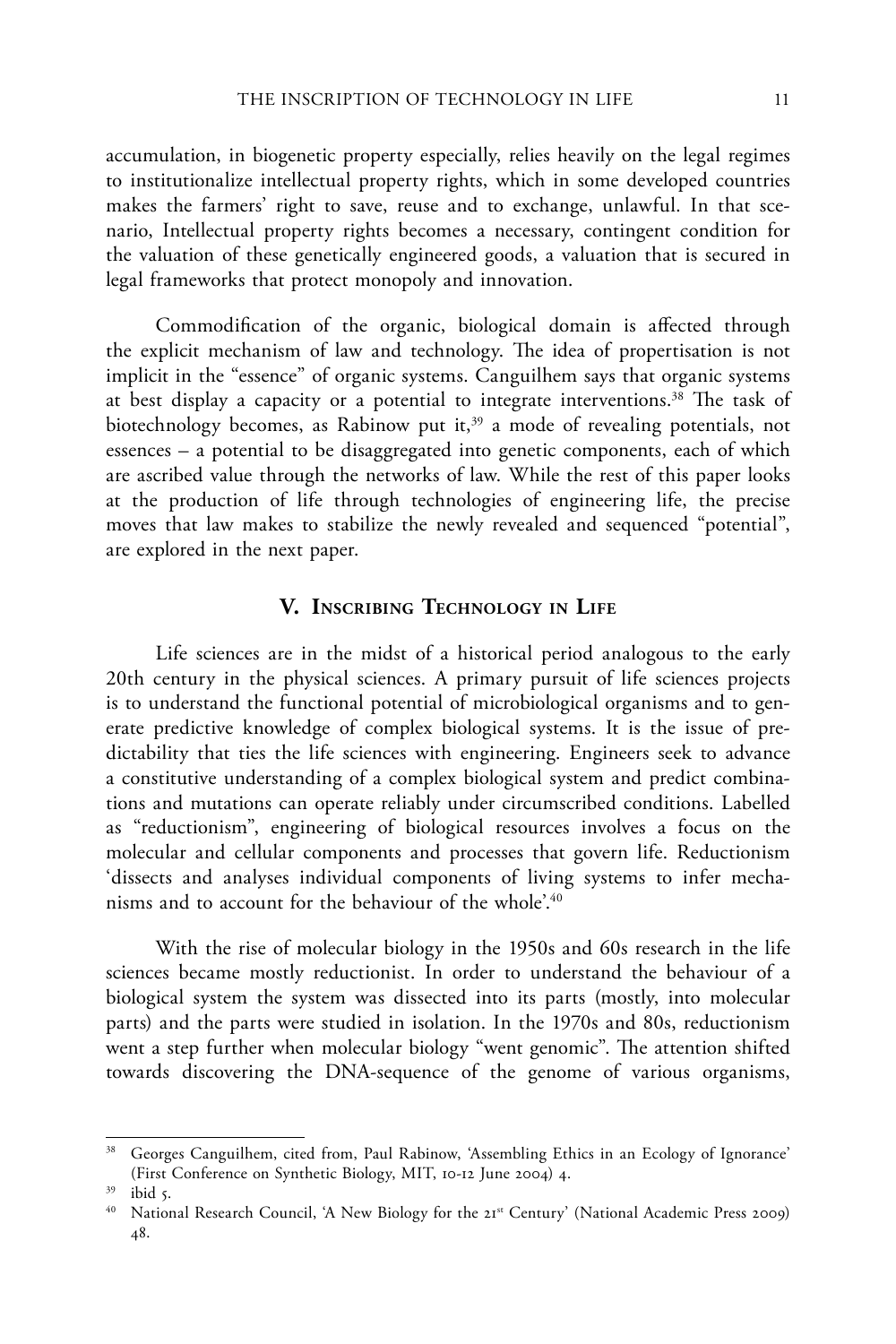including humans.<sup>41</sup> 'Information about genetic structure and about the molecular processes that are involved in the expression of genes was expected to explain the occurrence of phenotypic traits.'42 One of the purposes was of course to isolate the broken gene, fix it and cure the disease. The isolation of BRCA1 and BRCA2 gene (and the subsequent litigation surrounding its patent claims by Myriad Genetics) can be cited as an example of both the technique and a purpose for which it was deployed. Biotechnologies, as Pottage puts it, have already made a break with Darwinian genealogies by suspending the potentialities set in motion by evolution and making them available as the unmotivated elements of a rewritable text.'43

#### **VI. Inscribing Teleology in Biology**

Engineering of life forms has been marked by one discerning feature – the disaggregation of organisms into its constituent parts such that each part becomes a potentially ownable component. This replaces the earlier "teleological conception of an organism" where practically all vital processes are considered to be so organized that they are directed to the maintenance, production, or restoration of the wholeness of the organism.<sup>44</sup> This concept of teleology had an "organismic sense" i.e. the part only had significance within an organism, to the extent that it helped maintenance of the whole. An organism bound to a telos yields the possibility of conceiving nature differently. In the pre-biotech era, organisms had a history, usually as a whole. Seldom did the parts claim a detached, non-relational history of their own.

What biotechnology does is to disaggregate living tissues and organisms to their components, assigning them distinct teleologies and function. If organisms are members in a process of historical evolution, then the segregated physico-chemical part (which, in the first place is a contingency of that history) is detached from its internal organizing principle and its evolutionary history and acquires a de-historicized purposiveness of its own, seeking newer modes of actualization. Biotechnology described and articulated parts, assigning them

<sup>41</sup> For details see, Marie I Kaiser, 'The Limits of Reductionism in Life Sciences', in History and Philosophy of the Life Sciences 33/4 (2011), 253-276.

 $42$  ibid.

<sup>&</sup>lt;sup>43</sup> Venter, cited in Alain Pottage, 'Too Much Ownership: Bio-prospecting in the Age of Synthetic Biology' (2006) Bio Societies 144.

<sup>44</sup> Ludwig Von Bertalanffy, *Modern Theories of Development: An Introduction to Theoretical Biology*  (Oxford University Press 1933) 8; See also Spyridon Koutroufinis, 'Between Teleology and Mechanism: A Philosopher looks at the History of the Concept of Organism' (Lecture at the Centre for Philosophy and the Natural Sciences, 7 March 2012) where he outlines the evolution of organismic theory from ancient times up to the 21st century, focusing on the tension between two antagonistic concepts – teleology and mechanism.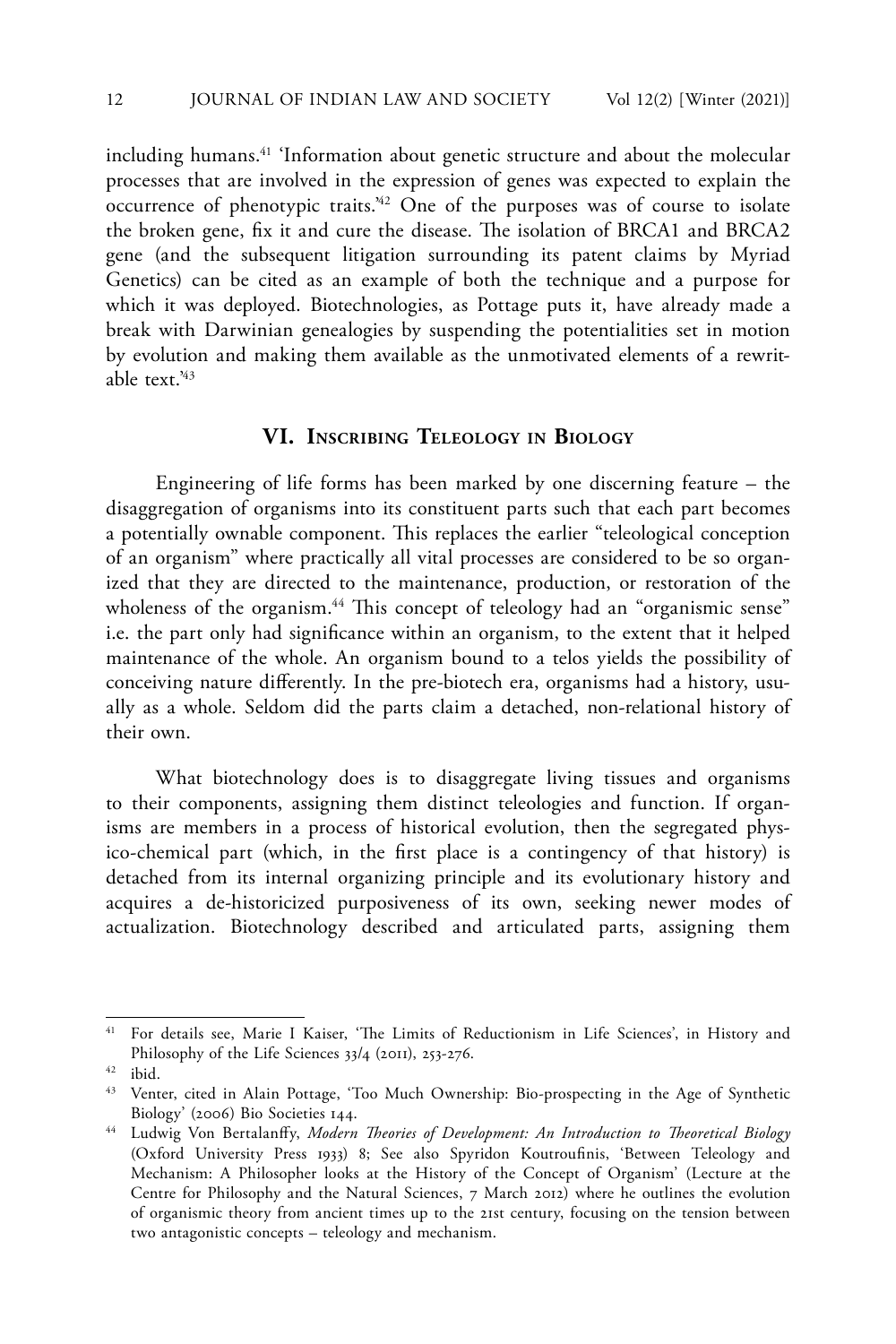particular functions.45 Technical developments of synthetic biology, and its recombinant DNA technology, offered the hope that cells could be transformed into factories for valuable biological materials and thus open up business opportunities. Organisms began to be treated as physico-chemical systems, capable of being isolated, selected and assigned distinct functions and telos of their own.<sup>46</sup> It is through this process of artificial selection and segregation that much of the advance in medical and agro sciences have been made.

A basic feature of diverse life systems is the means by which they acquire their order and structure. The organic forms of nature are self-developing in the sense that they exhibit the principle of change within themselves – *physis* (nature) as the "arising out of something from itself," a natural self-genesis. In self-organizing systems, pattern formation occurs through interactions internal to the system, without intervention by external directing influences.<sup>47</sup> Moreover, the rules specifying interactions among the system's components are executed using only local information, without reference to any global pattern.<sup>48</sup> Conversely, and unlike biological systems, technological systems become organized in response to commands from outside. *Techné*, unlike *physis*, implies mediation by an external agent (reason) to an object in order to bring about some form of change in it. The principle of change is here foreign to the object. The opposition between *physis* and *techné*  has generated the traditional divisions between nature and culture. Biotechnology subverts this natural variance principle thereby conflating the domains of the biological and the technological. Biological systems begin to be re-organized through commands from outside, distancing the ordering principles both from the

<sup>45</sup> Paul Rabinow, *Making PCR: A Story of Biotechnology* (University of Chicago Press 1987). The polymerase chain reaction is variously referred to as a biotechnology idea, a discovery, an invention, a tool, a technique, a method, an experimental system, a machine, and a practice that emerged from the Cetus Corporation in the 1980s. What started as an idea in 1983 turned into an efficient and cost-effective means for taking small amounts of DNA and replicating them into large quantities. It is a technology that undergirds a wide range of biotechnology research with applications ranging from high-profile genetic research including the Human Genome Project and biotech experiments with cloning to applied diagnostics such as the DNA fingerprinting now commonly introduced as evidence in legal cases.

The novelty of the field molecular biology, or what is loosely called biotechnology, was described as resulting from the divisibility of cell biology's traditional unit of analysis, and the opening of a new, more fundamental level of analysis - the sub-cellular, or the molecular. "Rockefeller Foundation Annual Report", 1938, as referred to in P Abir-Am, 'The Discourse of Physical Power and Biological Knowledge in the 1930s: A Reappraisal of the Rockefeller Foundation's 'Policy' in Molecular Biology' (1982) 12 Social Studies of Science 344-345.

<sup>47</sup> See H Haken, *Synergetics* (Springer-Verlag 1977) 191.

<sup>48</sup> Scott Camazine, Jean-Louis Deneubourg, Nigel R Franks, James Sneyd, Guy Theraulaz and Eric Bonabeau (eds), *Self-Organization in Biological Systems* (Princeton University Press 2001) 8: Distinguishing mechanisms of self organization of biological systems from physical systems (sand dunes, whirlpools for example). Camazine et al outline the following as one important distinguishing feature: "In particular, the subunits in biological systems acquire information about the local properties of the system and behave according to particular genetic programs that have been subjected to natural selection. This adds an extra dimension to self-organization in biological systems, because in these systems selection can finely tune the rules of interaction", 12.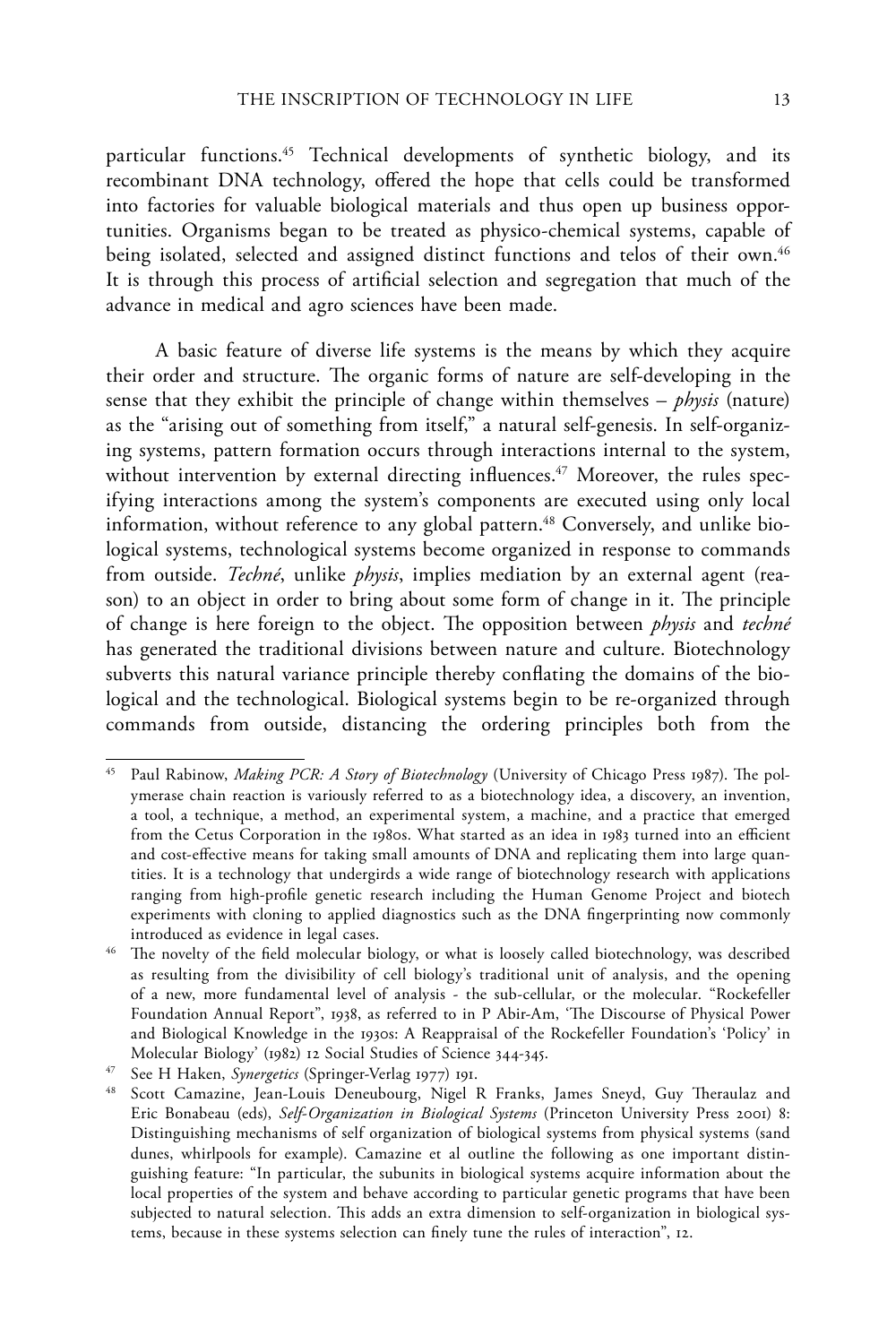'internal' and the 'local'. On similar lines, Sherman and Pottage explain that biotech manoeuvres diffract the plants into multiple embodiments and a number of distinct legal entities, each of which can potentially correspond to multiple principles of origination or authorship.<sup>49</sup> In modern patent law, the distinction between the biological and the mechanical stabilised by making the biological materials emulate the life-world of the mechanical.<sup>50</sup>

The beginning is, as Habermas states, with biotechnologies collapsing the traditional, categorical distinction between 'the made' and the 'grown', or between "what is manufactured and what has come to be by nature".<sup>51</sup> Biotechnologies reduce living tissues and organisms to inert components that can be engineered and programmed: "[W]hat hitherto was 'given' as organic nature, and could at most be 'bred', now shifts to the realm of artefacts and their production".52 When everything can be made or remade, there is no world of external immutable laws that exist independent of human action or its default. In fact, it is rendered contingent on it. Thus, science no longer is a human activity that uncovers "nature". By dissolving the distinction between the grown and the made, science, and its instrumentality biotechnology, itself becomes nature.

#### **VII. Inscribing Authorship into Biology**

In a pioneering work, Cambrosio et. al. (1990),<sup>53</sup> while analysing expert testimony in a trial concerning a dispute over a biotechnology patent, state that it is necessary not only to establish ownership of a contested object but also its very existence as an *autonomous entity*. 54 Accomplishing the latter task involves constructing identity-criteria for the objects in question. This is precisely what biotechnology is able to achieve. It aids the construction of separate identity through a process that engineer's biological sub-parts, ascribing each part a discrete

<sup>49</sup> Pottage and Sherman (n 13).

<sup>50</sup> See, eg, Jack Kloppenburg, *First the Seed: The Political Economy of Plant Biotechnology* (Cambridge University Press 1987); Bruno Latour, *The Pasteurization of France* (Harvard University Press 1988); See Edward Yoxen, 'Life as a Productive Force: Capitalizing the Science and Technology of Molecular Biology' in Les Levidow and Bob Young (ed), *Science, Technology and the Labour Process: Marxist Studies* (Humanities Press 1981) 66-123; and P Abir-Am, 'Beyond Deterministic Sociology and Apologetic History: Reassessing the Impact of Research Policy upon New Scientific Disciplines (Reply to Fuerst, Bartels, Olby and Yoxen)' (1984) 14(2) Social Studies of Science 252-263; George Basalla, *The Evolution of Technology* (CUP).

<sup>51</sup> Jurgen Habermas, *The Future of Human Nature* (Polity Press 2003) 46. Habermas reaffirms the core 19<sup>th</sup> C understanding that echoed amply in German philosophy- that nature and technology are two separate realms that should be kept ontologically and morally distinct.

<sup>52</sup> ibid 12.

<sup>53</sup> Alberto Cambrosio, Camille Limoges and Denyse Pronovost, 'Representing Biotechnology: An Ethnography of Quebec Science Policy' (1990) 20 Social Studies of Science 195-227.

<sup>54</sup> *Hybritech Inc*v. *Monoclonal Antibodies Inc*, United States Court of Appeals, Federal Circuit. - 802 F 2d 1367, September 19, 1986. Hybritech had sued Monoclonal alleging that the monoclonal diagnostic kits infringed upon its patent defining a variety of sandwiched assays using monoclonal antibodies.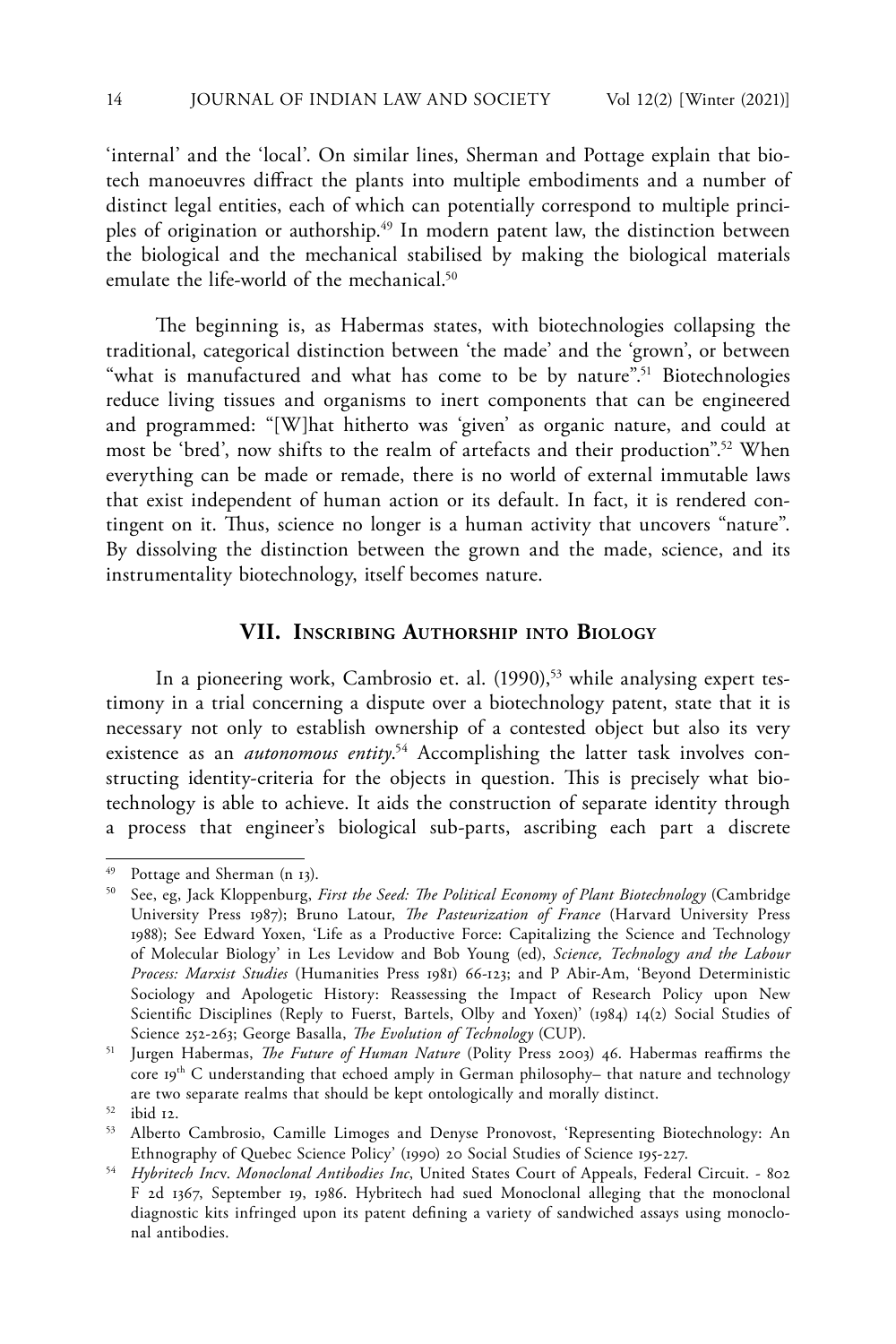identity and distinct telos. Rather than the 'whole' being a factor of production, the segregated parts, by themselves or in conjunction with other parts, become "separable" and therefore ownable parts, each turning into distinct commodifiable and ownable units. Hence, you have intellectual property in DNA sequences, in germplasm, in bacteria, other microorganisms and so on, displacing the earlier ownership conventions of property in "wholes" like crops, trees, seeds, cattle and so on. From crops and cattle being commodities, micro-organisms, DNA, genetic sequences are rendered commodifiable creating not just new technological benchmarks but also new economic spaces.

It is important to mark this shift in the domain of the biogenetic resources – from the organismic to the mechanistic – and see it as a move that is not merely technological, or just an advancement over previous scientific strategies. This move performs an important social function that establishes patent or breeders' claims. Each part, each embodiment that emerges out of the diffracted plant becomes, as Sherman and Pottage explain, a distinct legal entity that can potentially correspond to multiple principles of origination or authorship.<sup>55</sup> The establishment of authorship becomes one of the modes through which biological materials come to emulate the life-world of the mechanical that responds to *techne*, or mediation from an external source.<sup>56</sup>

The collapse of the biological and the manufactured is a necessary move for making intellectual property claims. The biological and the organic have to be demonstrated as outcome of human intervention before cognitive and property claims can be made. In other words, technology has to demonstrate its intervention in reordering the matrix inherited by biology. It has to mark its technological distance from those that prevailed in their natural states in nature. A patent claim needs to distinguish itself from like or similar entities that are either its predecessor or contemporary. Originality, Novelty, non-obviousness, become the "identification marks" of a technology that has measured its distance from biology.

There are several new features of biogenetic property constructs. One, that they are not deducible from what Pottage calls, *'*embedded features of the world' ordered in accordance with 'the ontological architecture of the world.'57 The

<sup>55</sup> Pottage and Sherman (n 13).

<sup>56</sup> See, eg, Jack Kloppenburg, *First the Seed: The Political Economy of Plant Biotechnology* (Cambridge University Press 1987); Bruno Latour, *The Pasteurization of France* (Harvard University Press 1988); See Edward Yoxen, 'Life as a Productive Force: Capitalizing the Science and Technology of Molecular Biology' in Les Levidow and Bob Young (ed), *Science, Technology and the Labour Process: Marxist Studies* (Humanities Press 1981) 66-123; and P Abir-Am, 'Beyond Deterministic Sociology and Apologetic History: Reassessing the Impact of Research Policy upon New Scientific Disciplines (Reply to Fuerst, Bartels, Olby and Yoxen)' (1984) 14(2) Social Studies of Science 252-263; George Basalla, *The Evolution of Technology* (CUP).

<sup>57</sup> Alain Pottage and Martha Mundy, *Law, Anthropology, and the Constitution of the Social: Making Persons and Things* (Cambridge University Press 2004) 3. [Emphasis mine]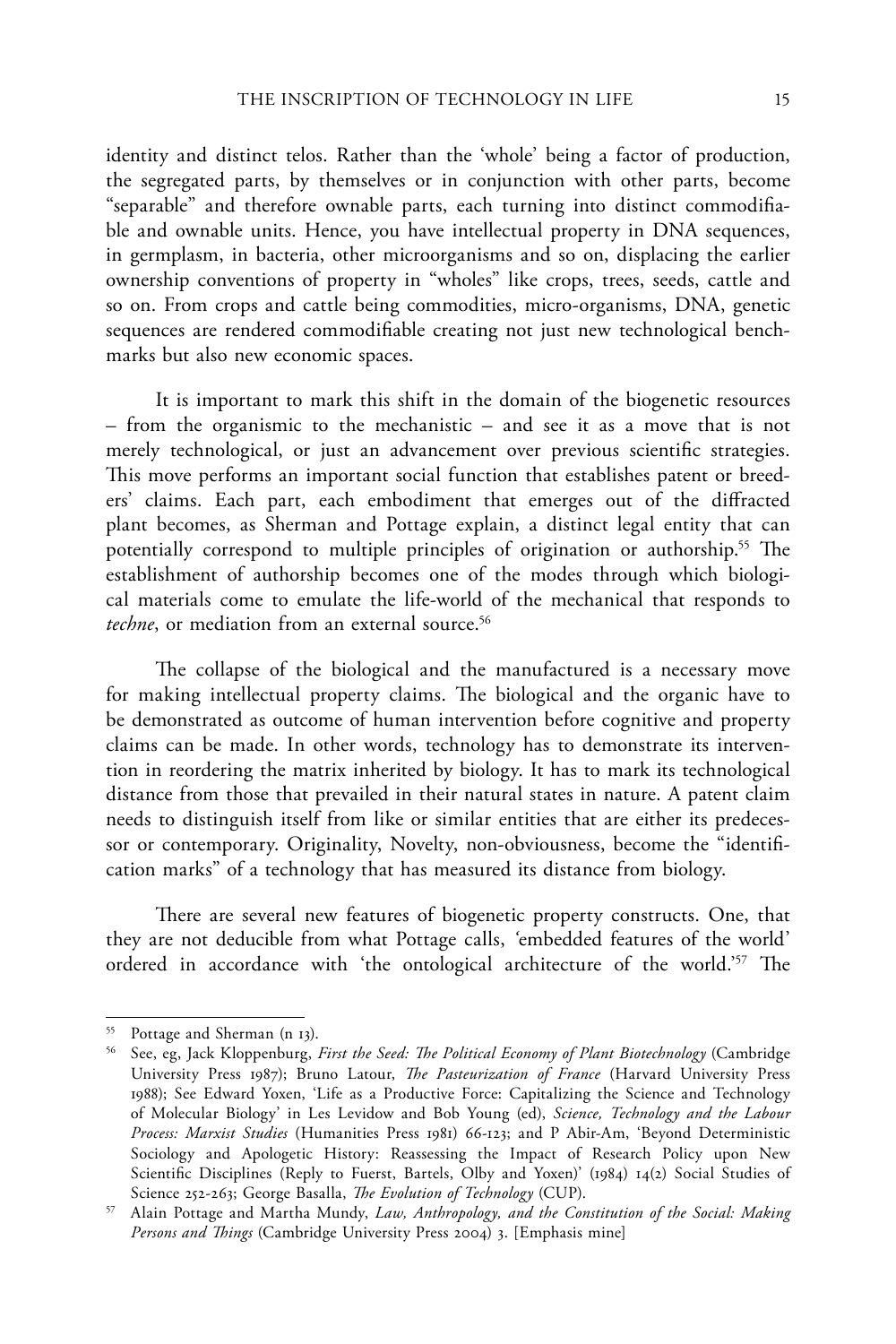ontological architecture of the biotic realm would be amenable to propertisation, but would resist its subsumption under intellectual property regimes that police the "propagating boundaries" of biology. To establish property rights in disembodied, incorporeal items like *ideas,* law resorts to translating property claims into sets of secondary symbols that fulfil the 'tangibility' requirement of property. The tangibility requirement could be fulfilled better and more numerously, by genetic sequences, codes, micro-organisms, for instance.<sup>58</sup>

Apart from tangibility requirements, like all property laws IP rights too have an "authorship requirement". In general, this is a tricky requirement for all entities that correspond to the ideational realm because ideas by nature are intergenerational and cumulative, making every assignment of authorship a synthetic one.59 To claim inventive rights, an author has to demonstrate an organism's rupture with all its relational histories and states of knowledge. The tangible manifest entity – Bt gene, for instance – has to be demonstrably detached from both its ideational, cultural and organismic history, so that new claims of authorship and inventiveness can be made. The scientist in the laboratory, who isolates the Bt gene from soil bacteria, becomes the "creator" and the author of this gene, the claim resting on the fact that this gene does not freely exist in this detached state in nature.<sup>60</sup> Invention of a new physical state – albeit committed to the same function that the gene/micro-organism performed in its natural state – comes to be the new mode of determining origination.

Authorship claims, relating to intellectual property, can now be established without reference to the Labour Theory,<sup>61</sup> or Just Acquisition,<sup>62</sup> or First Occupancy,<sup>63</sup> theories on which the classical defence of property rests on.

Other examples would include, a written document, a pharmaceutical drug, a machine.

<sup>&</sup>lt;sup>59</sup> The biogenetic realm has an added level of complication. The physical realm – ie the biotic realm in which ideas come to manifest themselves is not *as determinate* as the inorganic, physical realm. The biological realm is self propagating, self replicating, permitting simultaneous use not just of the ideas that relate to it but also the plants and the seeds and genes that correspond to it. This indeterminacy is overcome through legal manipulation of patent doctrines, points I discuss in the next chapter.

<sup>&</sup>lt;sup>60</sup> It is a different matter that this claim is also detached from the fact that the But gene (Bacillus thuringiensis) of the soil dwelling bacteria continues to perform the same function as it did in its natural, original biological state, ie produce crystal proteins that have insecticidal action. For details see, <http://www.gmo-compass.org/eng/glossary/>.

<sup>&</sup>lt;sup>61</sup> Locke's Labour theory does not serve IP rights for there could be many people simultaneously expanding labour to "invent" simultaneously but the first-past-the-post system ensures that only the "first inventor's" claim is registered as his intellectual property.

<sup>62</sup> Nozick (n 32).

<sup>&</sup>lt;sup>63</sup> The doctrine of first possession was first defined by Samuel von Pufendorf and Hugo Grotius. It found one of its most noted invocations in *Pierson v Post*, 3 Cai R 175 NY 1805. The majority judgement, invoking the natural law principle of first possession, stated that "*first possession requires physical occupation"* or the actual physical capture of the beast in order to confer a property right to the hunter. Mere pursuit of the beast is inadequate. Possession could also be obtained if the beast is mortally wounded or if the beast escapes, but is subsequently recaptured.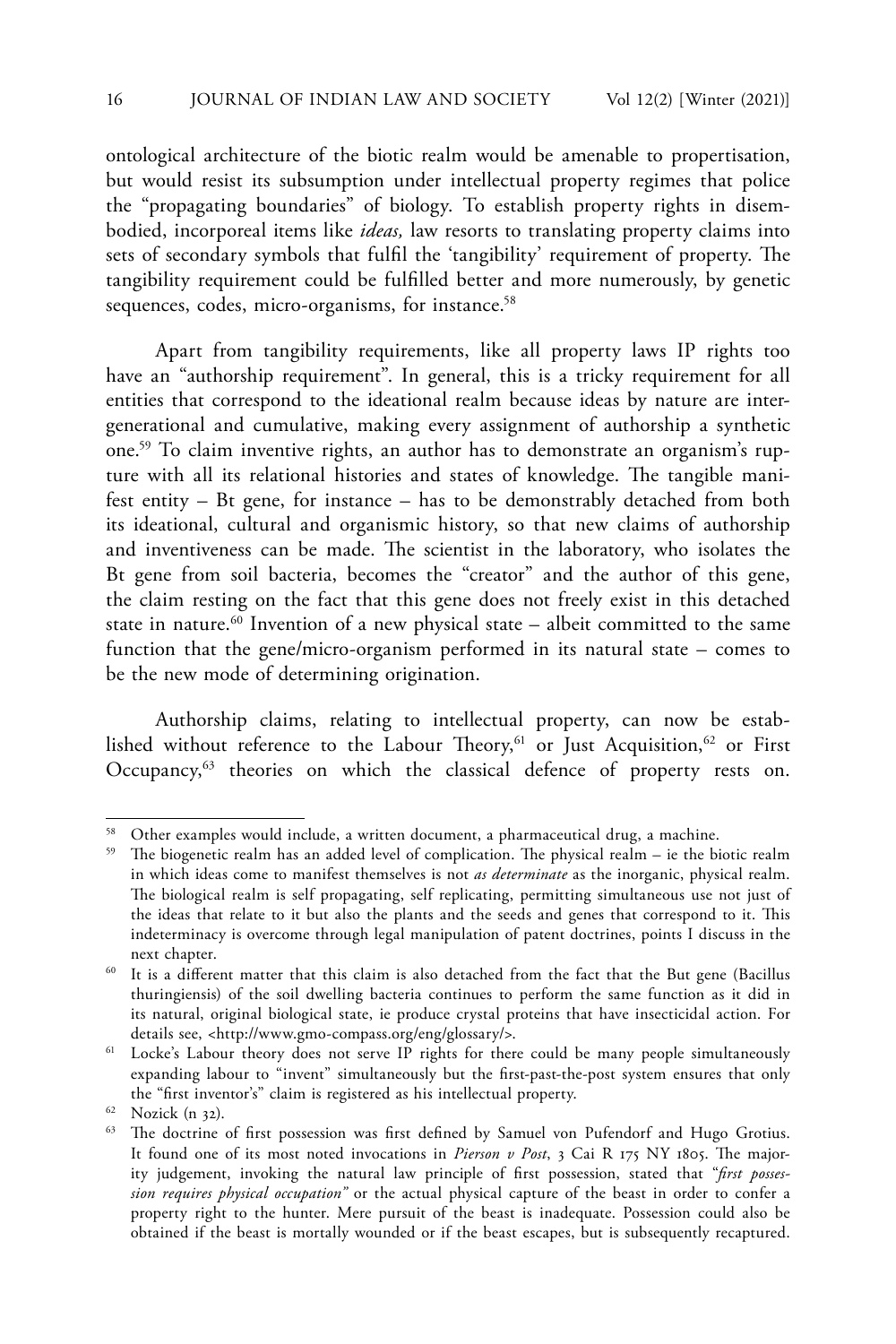Common to these theories was the simulation of mythic narratives of origin of "just" property on which were mounted some of the strongest and the most influential justifications of property. The justness of the "origin" of property was to arbitrate on claims of property.<sup>64</sup> IP rights in the biological domain have had to jettison the origins-narrative based theories of property rights. For a realm that is self-organizing and self-replicating, the location of the "first occupier" or the location of a "creator" is indistinct. Who is the creator? The microbiologist in the laboratory? Nature? Community? – All plausible contenders but seldom, unequivocal ones.

# **VIII. Establishing Social Contingency**

One of the most vital aspects of biotechnology patents has been their role in forcing the re-negotiation of traditional elaborations of the distinction between nature and culture. This corresponds to what Paul Rabinow (1999) terms as "biosociality", a transformative condition under which both nature and scientific work in the life sciences become increasingly revealed as cultural practice.<sup>65</sup> The concept of biosociality relates to an emerging condition whereby biological explanations of society become less dominant and where the cultural and social contingencies that underlie science emerge. In other words, science, modelled by social values, reveals the cultural preferences that underlie its construction and practice. Rabinow argues that 'If sociobiology is culture constructed on the basis of a metaphor of nature, then in biosociality, nature will be modeled on culture understood as practice. Nature will be known and remade through technique and will finally become artificial, just as culture becomes natural. Were such a project to

For details of the case, *see*, eg, Angela Fernandez, 'The Lost Record of *Pierson v. Post*: The Famous Fox Case' (2009) 27 Law & Hist Rev 149. The First Occupancy thesis (Nozick's "just initial acquisition" n 32), which shares some characteristics of the labor theory, regards possession or "occupancy" as the origin of property. The justness of the "origin" of property was to arbitrate on conflicting claims of property. There is an important supposition or sub-text in the "text" of first possession - that there is a need to establish "first possession" because the world of that resource/object is limited by finitude. Rightful possession of the object is meant to establish an ownership claim which excludes others from similar and simultaneous claims. There is, thus, a clear reference to the origin of ownership claims leading to unequivocal property rights.

<sup>64</sup> Like Locke, "Nozick's entitlement to property begins with rights over one's self. However, Nozick realizes that property ultimately involves more than self-produced objects and ideas. It involves, for instance, *land*. I may have improved the land but it was by no means created by me. So my title in land cannot be grounded solely in the exercise of my self-owned powers. Besides, one is also an owner of things not produced or created by oneself…. An entitlement to external goods like land comes from the fact that others have transferred the land to the individual, considered the owner…. So, whatever has been legitimately transferred becomes an inviolable right of the owner…. Property rights in Nozick are based on justice in acquisition and justice in transfer. The question about the initial acquisition, however, is prior to the question of legitimate transfer." See, Rajshree Chandra, *Knowledge as Property: Issues in the Moral Grounding of Intellectual Property Rights* (2010), 41-42

<sup>65</sup> Paul Rabinow, Artificiality and Enlightenment: From Sociobiology to Biosociality.", in M Biagioli (ed), *The Science Studies Reader* (New York and London: Routledge, 1999), 407-416.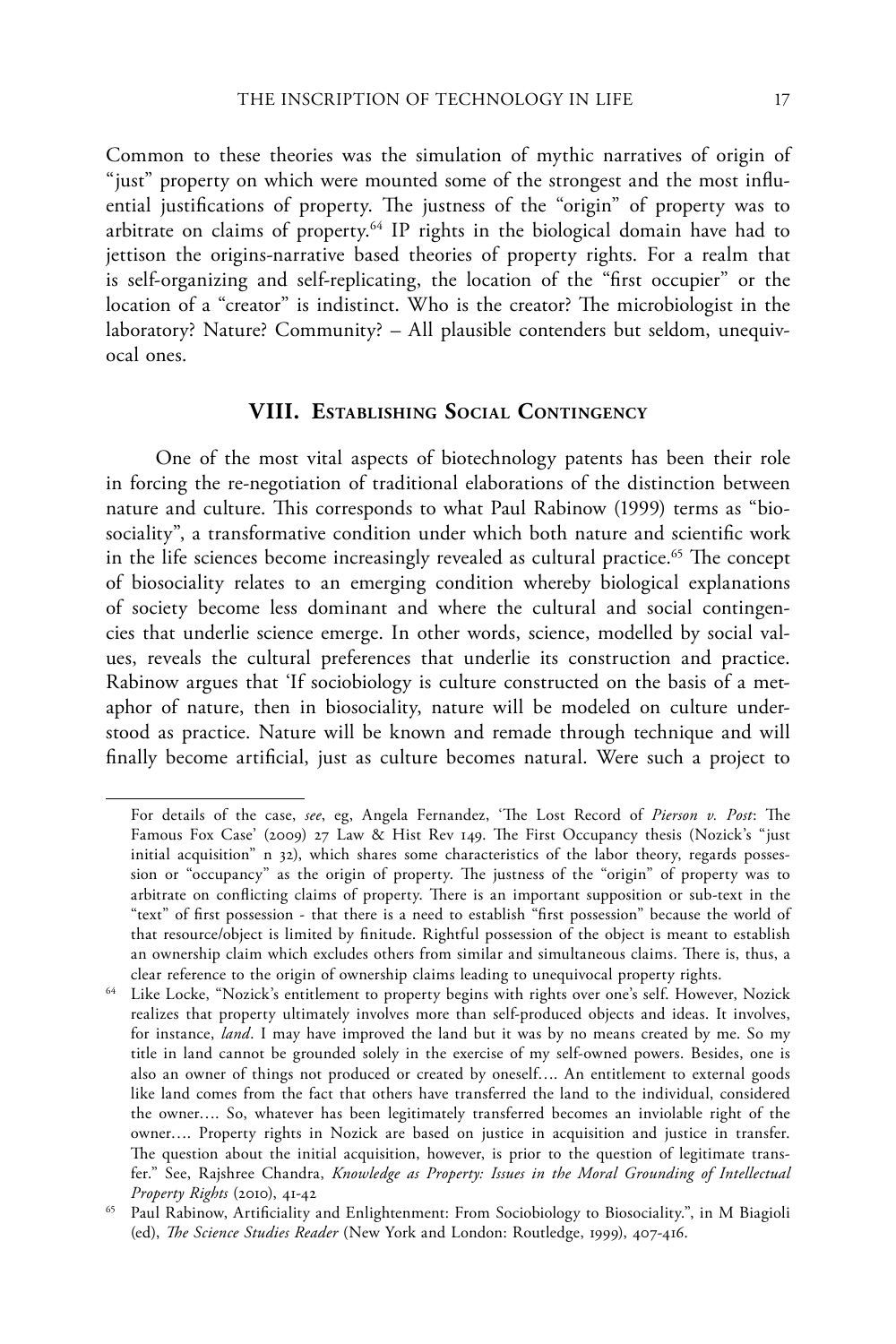be brought to fruition, it would stand as the basis for overcoming the nature/culture split.'66 Nature is socialized through a process of acculturation thus creating a potential basis for overcoming the nature/culture divide. Once nature-culture becomes hyphenated domains, it is in the interstices of the hyphen that intellectual property rights over plant genetic resources are created.

Establishing social/human/technological causality of things as biological was a necessary condition for the assertion of "life" patents. Law and technology together form the discursive processes that manage social contingency by establishing a stable pattern of causal co-ordinates.<sup>67</sup> Biological nature is purified, properties of components identified, isolated and recombined into a product that does not exist in the same form in nature. Once biological components have been given a more distinct, "autonomous" identity, law steps in and stabilizes these products of human causation as entities and artefacts with a legal standing, its doctrinal moves as I discuss in the next paper.

I want to draw attention to a rhetorical reversal that is taking place. The contemporary project of biotechnology seems to be no longer disclaiming its social antecedents. It is no longer dodging the social-constructivist charge and asserting that science is objective because it is free from human contingency.<sup>68</sup> It is no longer resistant to allegations of its constituted character. Indeed, the assertion of social constituency becomes foundational to its property claims.

A close look at contemporary technology discourse reveals that the language of (what we broadly refer to as) Social Constructivism has been neatly co-opted into science-property authorial claims. In one example, Karin Knorr-Cetina, a prominent social constructivist, argues that "scientific facts" are constituted because laboratories are spaces that are manipulated by human intervention.<sup>69</sup>

<sup>66</sup> ibid 411.

<sup>67</sup> See, Pottage, Alain, 'The Inscription of Life in Law: Genes, Patents, and Bio-Politics', The Modern Law Review , vol 61, no 5 (1998), 754.

<sup>68</sup> As I have discussed elsewhere, the 'universality' of science comes to rest on the alleged non contextuality of Science. Since scientific facts, it is argued, are socially non-contingent and are a true representation of natural phenomena, they are universally applicable. These assertions are, however, intensely contested. See Chandra (n 9) 153-54. Central to social constructivists' influence has been its endeavour to interrogate and critique the epistemological claims of uniqueness and objectivity of "big" science. "They have raised questions raised about the objectivity and universality of science, notion of science as progress, universal conceptions of rationality itself. They highlight the 'constructed' nature of reality, and the mediated nature of consciousness. Scientific facts are therefore not trans-historical essences independent of conscious beings that determine the categorical structure of reality. In its essence, the sociology of science involves the study of science as a social activity, especially dealing with the social conditions and effects of science, and with the social structures and processes of scientific activity." See, Rajshree Chandra, *The Cunning of Rights: Law, Life, Biocultures,* (OUP:2016), n 39, p 29.

<sup>69</sup> Karin Knorr-Cetina, "What is a laboratory?" from Epistemic Cultures: How the Sciences Make Knowledge, (Cambridge: Harvard University Press, 1999); Karin Knorr-Cetina, 'The Fabrication of Facts: Toward a Microsociology of Scientific Knowledge' in Stehr and Meja, *Society and*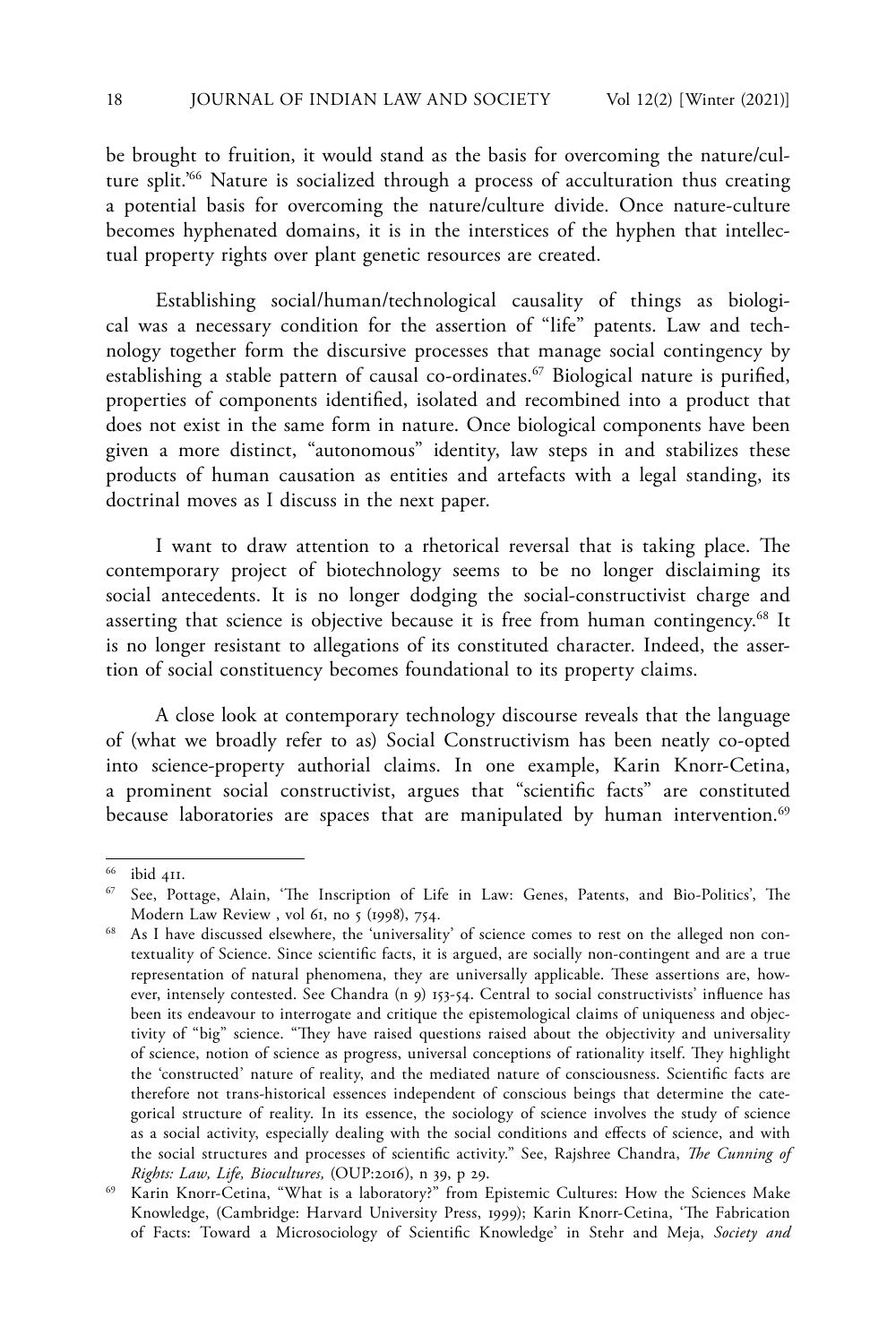Here, she suggests that objects are detached from their natural environments and installed by scientists in a 'new phenomenal field defined by social agents.' In other words, 'laboratories allow natural processes to be "brought home" and to be made subject only to the conditions of the local social order.'70 She alleges that scientific products can be seen as 'structured in terms of several orders of selectivity'.71 Similarly, Fritjof Capra, physicist, philosopher of science, while questioning the claimed objectivity of science, states that whenever we isolate a pattern in nature's network and define it as a part or an object, we do so by cutting through some of its connections to the rest of the network, and that this may be done in different ways.72 'What we observe is not nature itself, but nature exposed to our method of questioning.'73 Referred variously as 'social constructivism', 'social constructionism' or 'sociology of scientific knowledge', these perspectives claim that because science is wholly relative to a theoretical framework and a world-view, science amounts to a construction, and not a discovery, of reality.<sup>74</sup> This is precisely biotechnology's case: it claims that, that part of biological nature that it isolates and "purifies" – from the "patterned network" in the laboratory where, as Knorr-Cetina suggests,<sup>75</sup> several orders of selection take place  $-$  is not an act of discovery but an act of human construction / innovation. A patent claim over a biological artefact rests precisely on this interruption of nature's contingency.

If nature's causality is interrupted and intercepted by social contingency, then what do claims of scientific objectivity and universality rest on? In other words, if social contingency carries with it the social footprints of a certain locale – for instance, the genetic modification of a seed may be found to be successful in certain agronomic conditions, suited to a particular institutionalized structure of agriculture – then how do projects of biotechnology project themselves as universal solutions of disease control, increased productivity, pest resistance and so

*Knowledge: Contemporary Perspectives in the Sociology of Knowledge & Science* (Transactions 1984); Karin D Knorr-Cetina, *The Ethnographic Study of Scientific Work: Towards a Constructivist Interpretation of Science* (Sage 1983).

 $70$  ibid<br> $71$  See

See Stehr and Meja (n 69) 228.

<sup>72</sup> Fritjof Capra, 'Systems Theory and the New Paradigm' in Carolyn Merchant (ed), *Ecology: Key Concepts in Critical Theory* (Rawat Publications 1994).

<sup>73</sup> ibid 337.

<sup>74</sup> Similar themes echo in the works of prominent social constructivists: H.M. Collins, 'The Sociology of Scientific Knowledge: Studies of Contemporary Science' (1983) 9 Annual Review of Sociology 265-285; Barry Barnes (ed), *Sociology of Science* (Harmondsworth: Penguin 1972); Barry Barnes, *About Science* (Blackwell 1985); Michael Mulkay, *Science and the Sociology of Knowledge* (George Allen & Unwin 1979); Michael Mulkay, *Sociology of Science: A Sociological Pilgrimage* (Open Universal Press 1991); B Barnes and S Shapin (eds), *Natural Order: Historical Studies of Scientific Culture* (Sage 1979); Steven Shapin, 'Here and Everywhere: Sociology of Scientific Knowledge' (1995) 21 Annual Review of Sociology 289 - 321; Latour, Bruno, *Science in Action: How to Follow Scientists and Engineers through Society* (Harvard University Press, 1987); Sheila Jasanoff, et al (eds), *Handbook of Science and Technology Studies* (Sage 1994).

<sup>75</sup> Knorr K Cetina, *Epistemic Cultures: How Sciences Make Knowledge* (Harvard University Press 1999).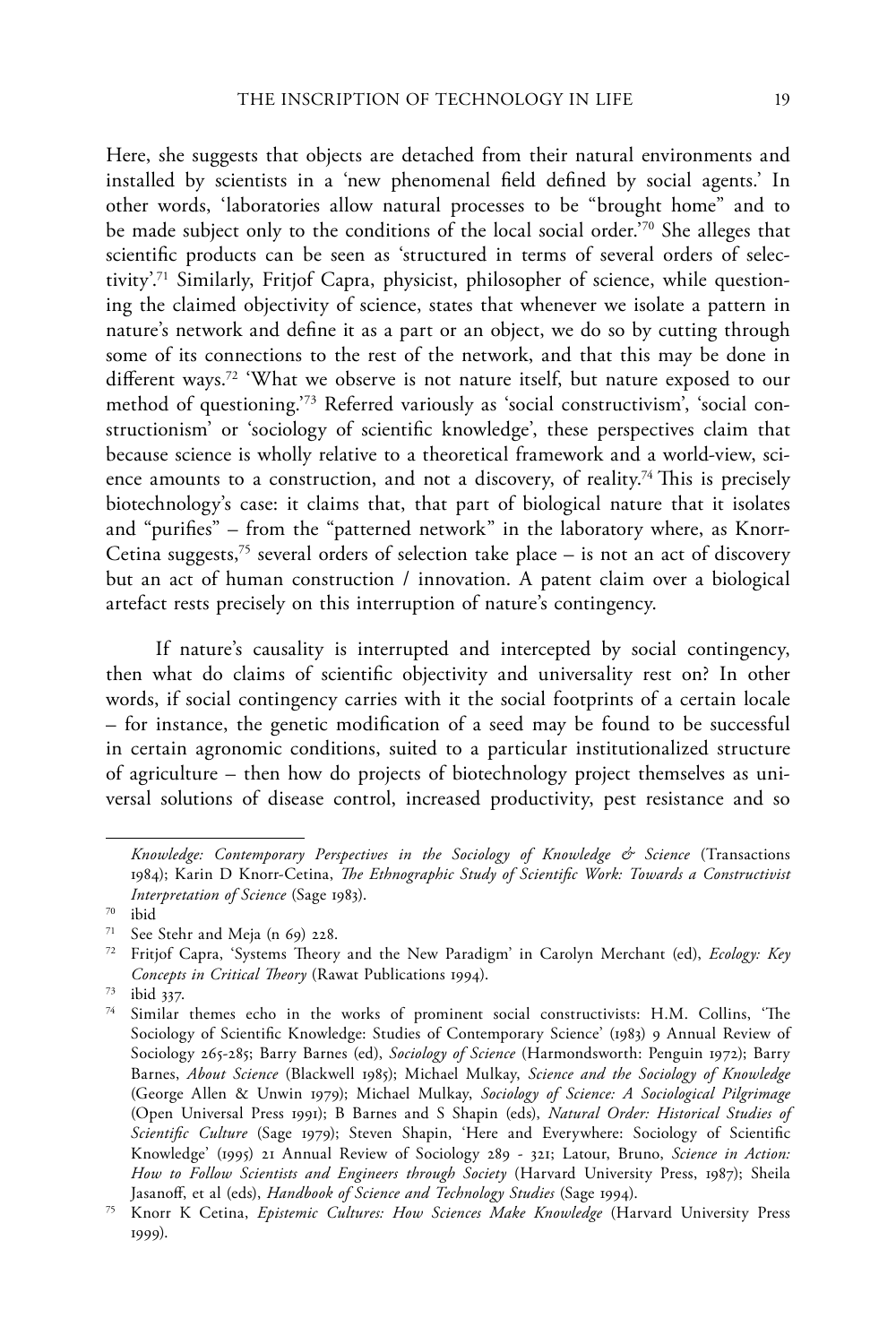on? What has happened for biotechnology to simultaneously bear the stamp of social contingency and yet project itself as a scientific panacea capable of universal application? What do modernist techniques of purification – that Latour refers to as the work of "purifying" the natural zone from the human zone and human contingency – rely on to keep the myth of universality and scientificity alive?<sup>76</sup> This is an important question because the goal of modern biotechnology is no longer to portray its representation of the natural world as untampered by social contingency. Indeed, it claims that it does not merely re-present, but re-creates.

Latour's work on "purification" refers to the work of making facts such that nature and culture appear as though they are separated. The task of purification is to conceal various "translations" (of nature into culture, culture into nature), the creation of hybrids and their proliferation. One of the practices of modernity, Latour suggests, is the creation of 'two entirely distinct ontological zones: of human beings on the one hand; that of nonhumans [nature] on the other,' where the natural world is made to be seen as 'independent of both reference and society'.77

Genomics, both plant and human, stretch Latour's theme of purification. This is, I propose, because law purifies "facts of genomics" not by obfuscating its socially constituted nature but making itself contingent on it. For assertions of scientificity, and therefore universality, it relies on affirmations of scientific methodology which distil a fact into pure form. It keeps alive the appraisal of the 'context of justification' as governed by scientific laws and methods which makes the discovery of facts or the "facticity" of science, conclusive and indisputable. It holds up, as Sunder Rajan puts it, 'the method of investigation as natural, infallible, a transparent representation of "the real world" rather than the process of contingent negotiations, guesswork, and constant revision.'78 The latter process – of constant revision, trial and error, guesswork – comes to be associated with unscientific forms of knowledge, often prefixed with terms like "traditional", "folk", "lay", "outside the margins of civic competence",<sup>79</sup> distinct from the 'facts

<sup>76</sup> B Latour, *We have Never been Modern* (Harvard University Press 1993). The term "purification" refers to the work of making facts and values, nature and culture appear as though they are separated, to enable various translations (hybrids of nature and culture) and proliferations (1993, 12). One of the practices of modernity, Latour suggests, is the creation of 'two entirely distinct ontological zones: of human beings on the one hand; that of nonhumans [nature] on the other,' (1993, 10-11) where the natural world is made to be seen as 'independent of both reference and society' (1993, 11) One of Latour's central points is that modern political forms are built, as Harman puts it, 'on the basis of an antiseptic split between nature and society'. See Graham Harman, *Prince of Networks: Bruno Latour and Metaphysics* (Re Press 2009) 64.

<sup>77</sup> ibid, 10-11

<sup>78</sup> Sunder Rajan, Kaushik, Biocapital: The Constitution of Postgenomic Life (Durham, North Carolina: Duke University Press, 2006) 346-47.

<sup>79</sup> Jasanoff, Sheila, ' "Let Them Eat Cake": GM Foods and the Democratic Imagination', in Melissa Leach, Ian Scoones, and Brian Wynne (eds), *Science and Citizens: Globalization and the Challenge of Engagement* (London: Zed Books, 2005) 254.